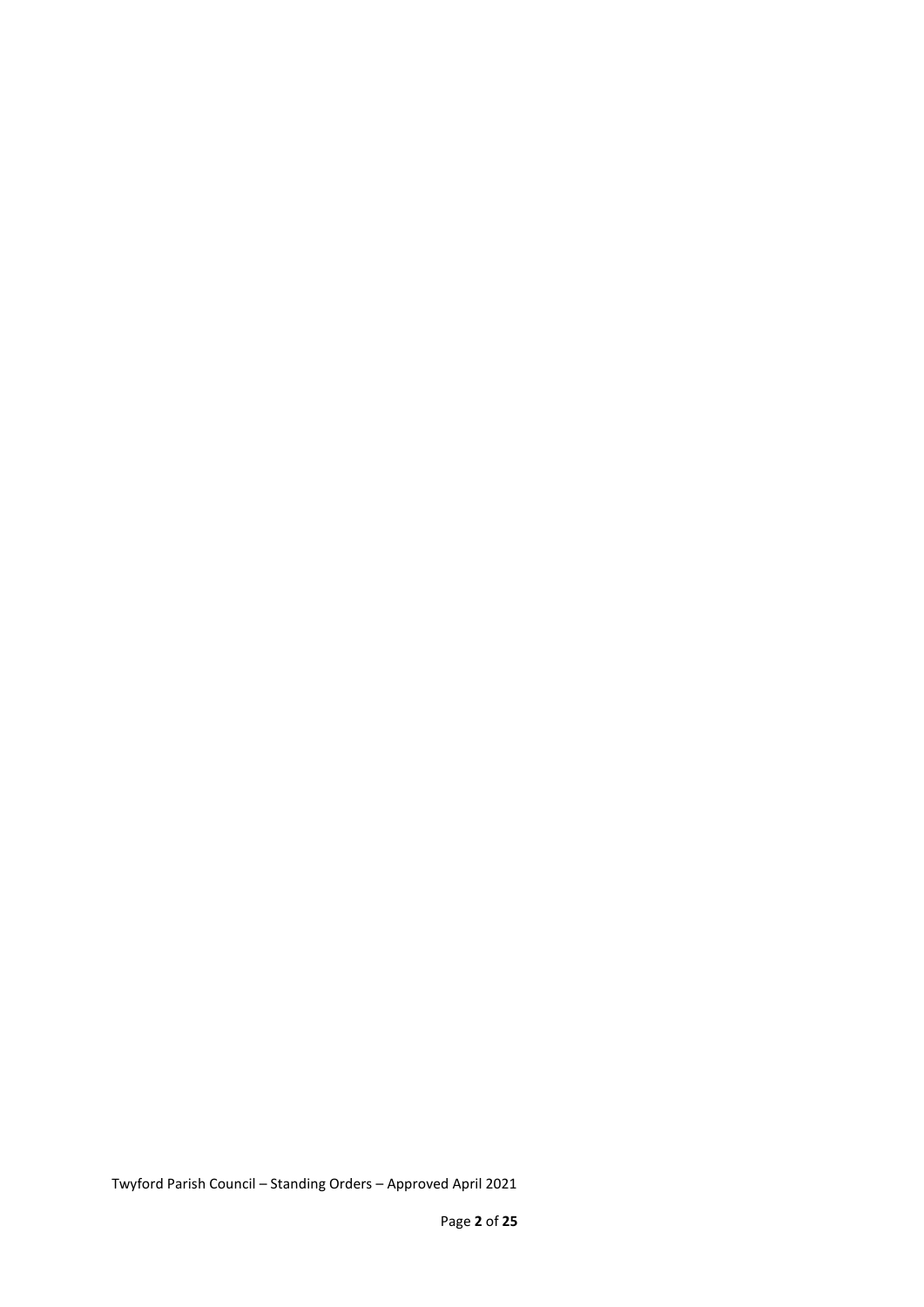# **Index of Standing Orders**

- **1.** Rules of debate at meetings
- **2.** Disorderly conduct at meetings
- **3.** Meetings generally
- **4.** Committees and sub-committees
- **5.** Ordinary Council meetings
- **6.** Extraordinary meetings of the Council and Committees and sub-committees
- **7.** Previous resolutions
- **8.** Voting on appointments
- **9.** Motions for a meeting that require written notice to be given to the Proper Officer
- **10.** Motions at a meeting that do not require written notice
- **11.** Handling confidential or sensitive information
- **12.** Draft minutes
- **13.** Code of Conduct and dispensations
- **14.** Code of Conduct complaints
- **15.** Proper Officer
- **16.** Responsible Financial Officer
- **17.** Accounts and accounting statements
- **18.** Financial controls and procurement
- **19.** Handling staff matters
- **20.** Requests for information
- **21.** Relations with the press/media
- 22. Execution and sealing of legal deeds
- **23.** Communicating with District and County councillors
- **24.** Restrictions on Councillor activities
- **25.** Standing Orders generally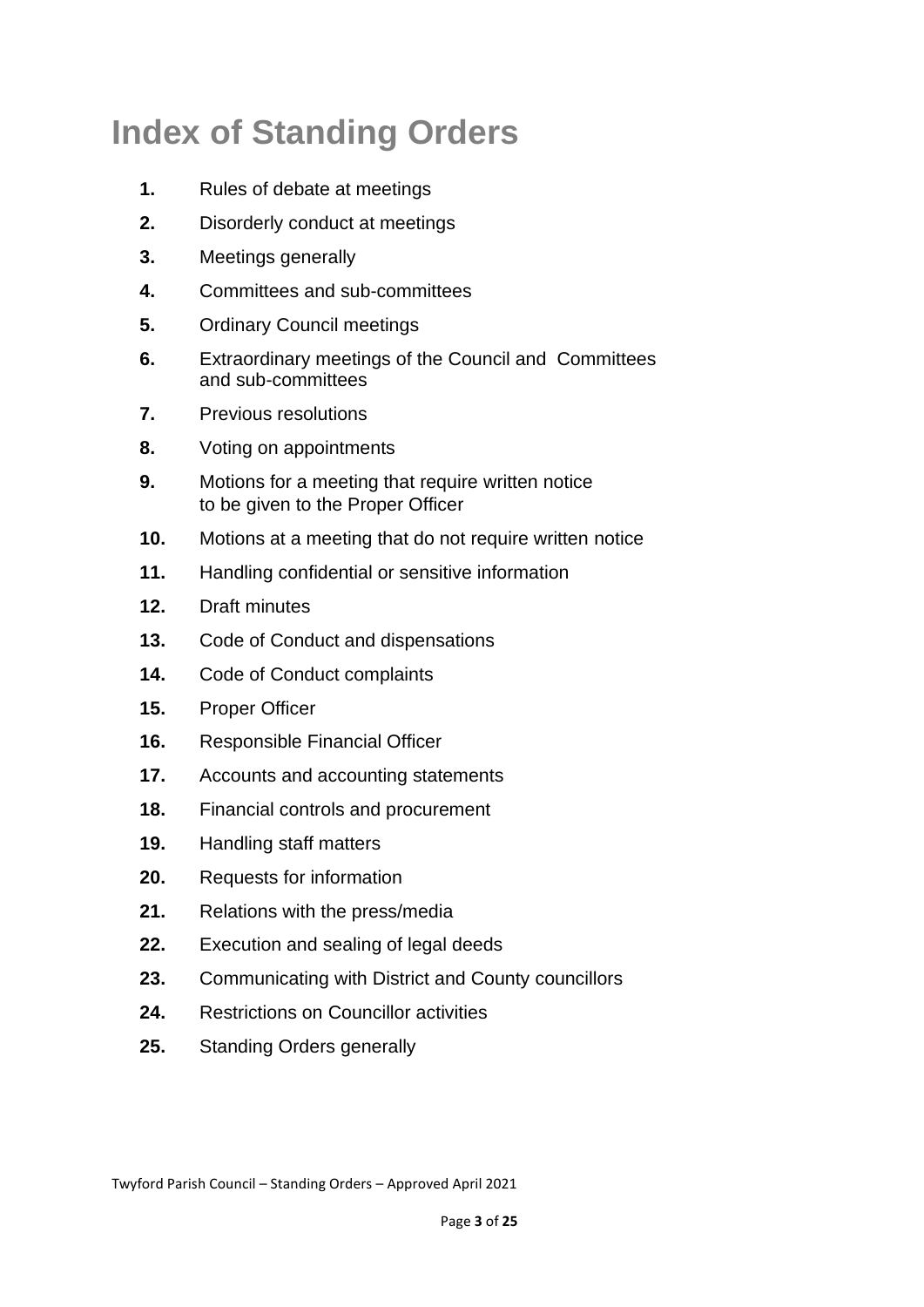# **Standing Orders**

## **1. Rules of debate at meetings**

- a Motions on the agenda shall be considered in the order that they appear unless the order is changed at the discretion of the Chair of the meeting.
- b A motion (including an amendment) shall not be progressed unless it has been moved and seconded.
- c A motion on the agenda that is not moved by its proposer may be treated by the Chair of the meeting as withdrawn.
- d If a motion (including an amendment) has been seconded, it may be withdrawn by the proposer only with the consent of the seconder and the meeting.
- e An amendment is a proposal to remove or add words to a motion. It shall not negate the motion.
- f If an amendment to the original motion is carried, the original motion becomes the substantive motion upon which further amendment(s) may be moved.
- g An amendment shall not be considered unless early oral notice of it is given at the meeting and, if requested by the Chair of the meeting, is expressed in writing to the Chair.
- h A Councillor may move an amendment to their own motion if agreed by the meeting. If a motion has already been seconded, the amendment shall be with the consent of the seconder and the meeting.
- i If there is more than one amendment to an original or substantive motion, the amendments shall be moved in the order directed by the Chair.
- j Subject to Standing Order 1(k), only one amendment shall be moved and debated at a time, the order of which shall be directed by the Chair of the meeting.
- k One or more amendments may be discussed together if the Chair of the meeting considers this expedient but each amendment shall be voted upon separately.
- l A Councillor may not move more than one amendment to an original or substantive motion.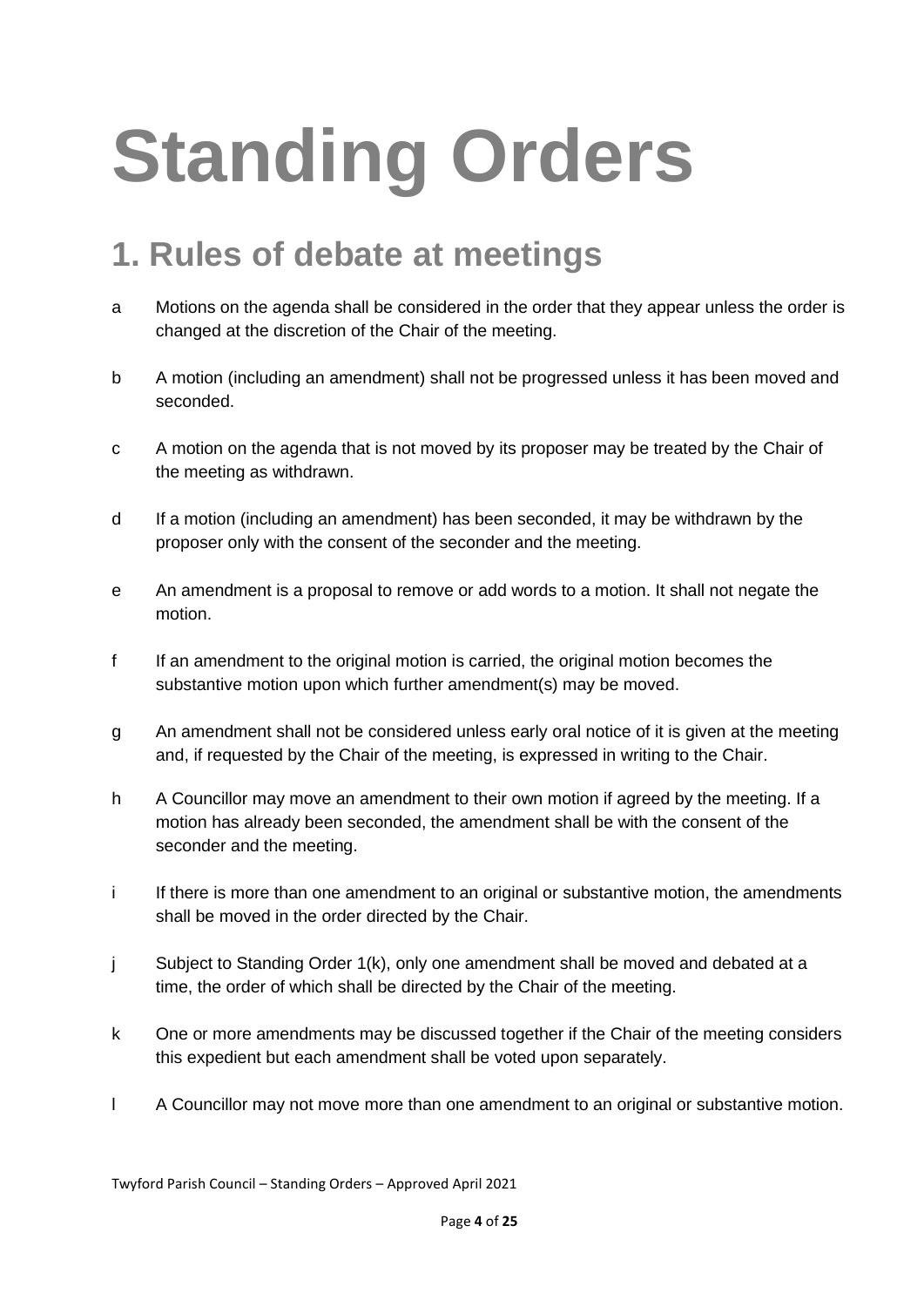- m The mover of an amendment has no right of reply at the end of debate on it unless the Chair decides that it is appropriate in the circumstances to invite a reply.
- n Where a series of amendments to an original motion are carried, the mover of the original motion shall normally have a right of reply either at the end of debate of the first amendment, or at the very end of debate on the final substantive motion immediately before it is put to the vote, unless the Chair decides that it is appropriate in the circumstances to invite a reply at any other time.
- o Unless permitted by the Chair of the meeting, a Councillor may speak once in the debate on a motion except:
	- i. to speak on an amendment moved by another Councillor;
	- ii. to move or speak on another amendment if the motion has been amended since the Councillor last spoke;
	- iii. to make a point of order;
	- iv. to give a personal explanation; or
	- v. in exercise of a right of reply.
- p During the debate of a motion, a Councillor may interrupt only on a point of order or a personal explanation and the Councillor who was interrupted shall stop speaking. A Councillor raising a point of order shall identify the Standing Order which the Councillor considers has been breached or specify the other irregularity in the proceedings of the meeting the Councillor is concerned by.
- q A point of order shall be decided by the Chair of the meeting, whose decision shall be final.
- r When a motion is under debate, no other motion shall be moved except:
	- i. to amend the motion;
	- ii. to proceed to the next business;
	- iii. to adjourn the debate;
	- iv. to put the motion to a vote;
	- v. to ask a person to be no longer heard or to leave the meeting;
	- vi. to refer a motion to a Committee or sub-committee for consideration;
	- vii. to exclude the public and press;
	- viii. to adjourn the meeting; or
	- ix. to suspend particular Standing Order(s) excepting those which reflect mandatory statutory requirements.
- s Before an original or substantive motion is put to the vote, the Chair of the meeting shall be satisfied that the motion has been sufficiently debated and that the mover of the motion under debate has exercised or waived their right of reply.

Twyford Parish Council – Standing Orders – Approved April 2021 t Excluding motions moved under Standing Order 1(r), the contributions or speeches by a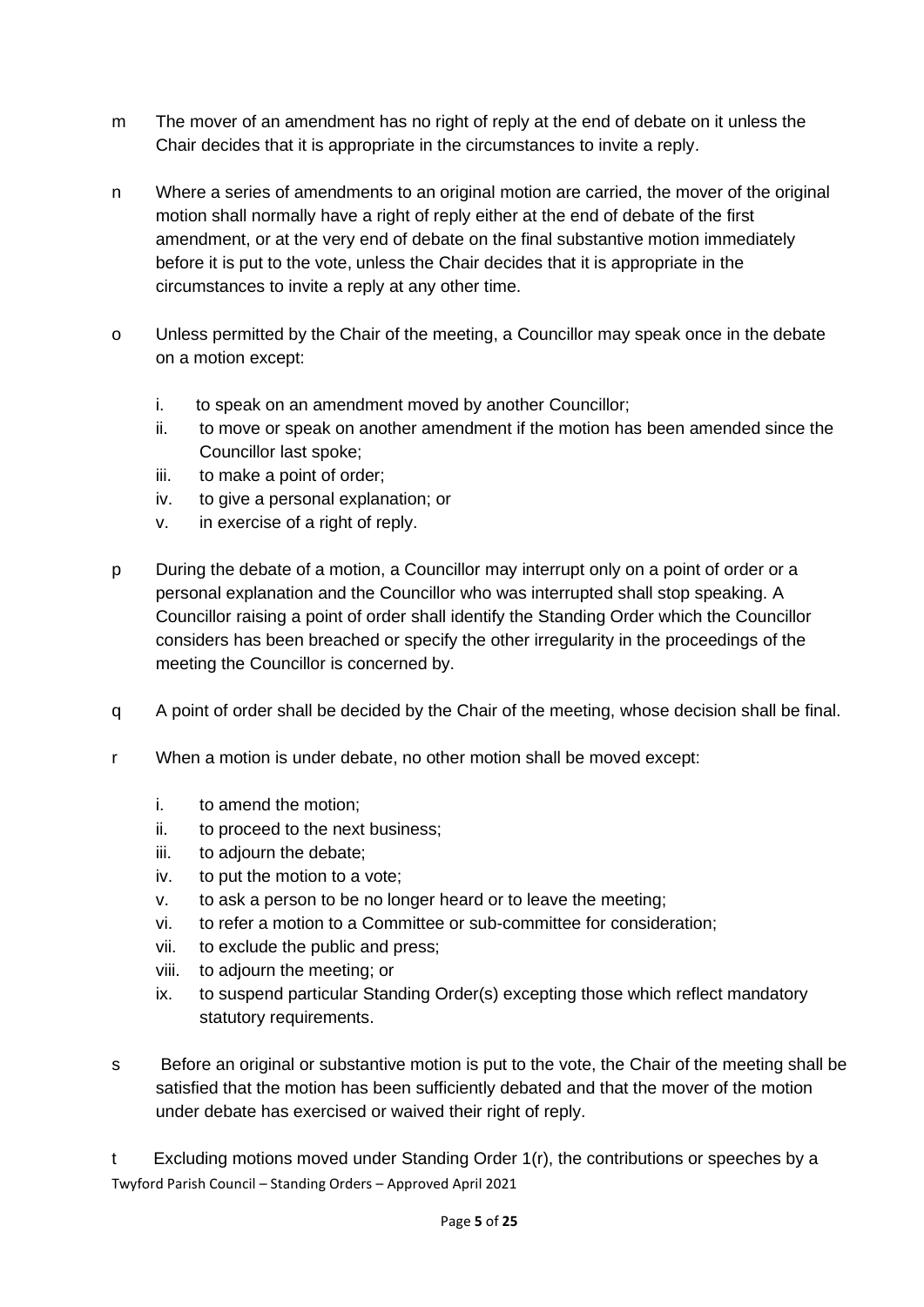Councillor shall relate only to the motion under discussion and shall not exceed 5 minutes without the consent of the Chair of the meeting.

# **2. Disorderly conduct at meetings**

- a No person shall obstruct the transaction of business at a meeting or behave offensively or improperly. If this Standing Order is ignored, the Chair of the meeting shall request such person(s) to moderate or improve their conduct.
- b If person(s) disregard the request of the Chair of the meeting to moderate or improve their conduct, any Councillor or the Chair of the meeting may move that the person be no longer heard or excluded from the meeting. The motion, if seconded, shall be put to the vote without discussion.
- c If a resolution made under Standing Order 2(b) is ignored, the Chair of the meeting may take further reasonable steps to restore order or to progress the meeting. This may include temporarily suspending or closing the meeting.

## **3. Meetings generally**



**Committee meetings** 

 $\blacksquare$ 

 $\mathbb{R}^3$ 

- Sub-committee meetings
- $\blacksquare$ a **Meetings shall not take place in premises which at the time of the meeting are used for the supply of alcohol, unless no other premises are available free of charge or at a reasonable cost.** 
	- b **The minimum three clear days for notice of a meeting does not include the day on which notice was issued, the day of the meeting, a Sunday, a day of the Christmas break, a day of the Easter break or of a bank holiday or a day appointed for public thanksgiving or mourning.**
	- c **The minimum three clear days' public notice for a meeting does not include the day on which the notice was issued or the day of the meeting unless the meeting is convened at shorter notice**.
- **The Co** d **Meetings shall be open to the public unless their presence is prejudicial to the public interest by reason of the confidential nature of the business to be transacted or for other special reasons. The public's exclusion from part or all of a meeting shall be by a resolution which shall give reasons for the public's exclusion.**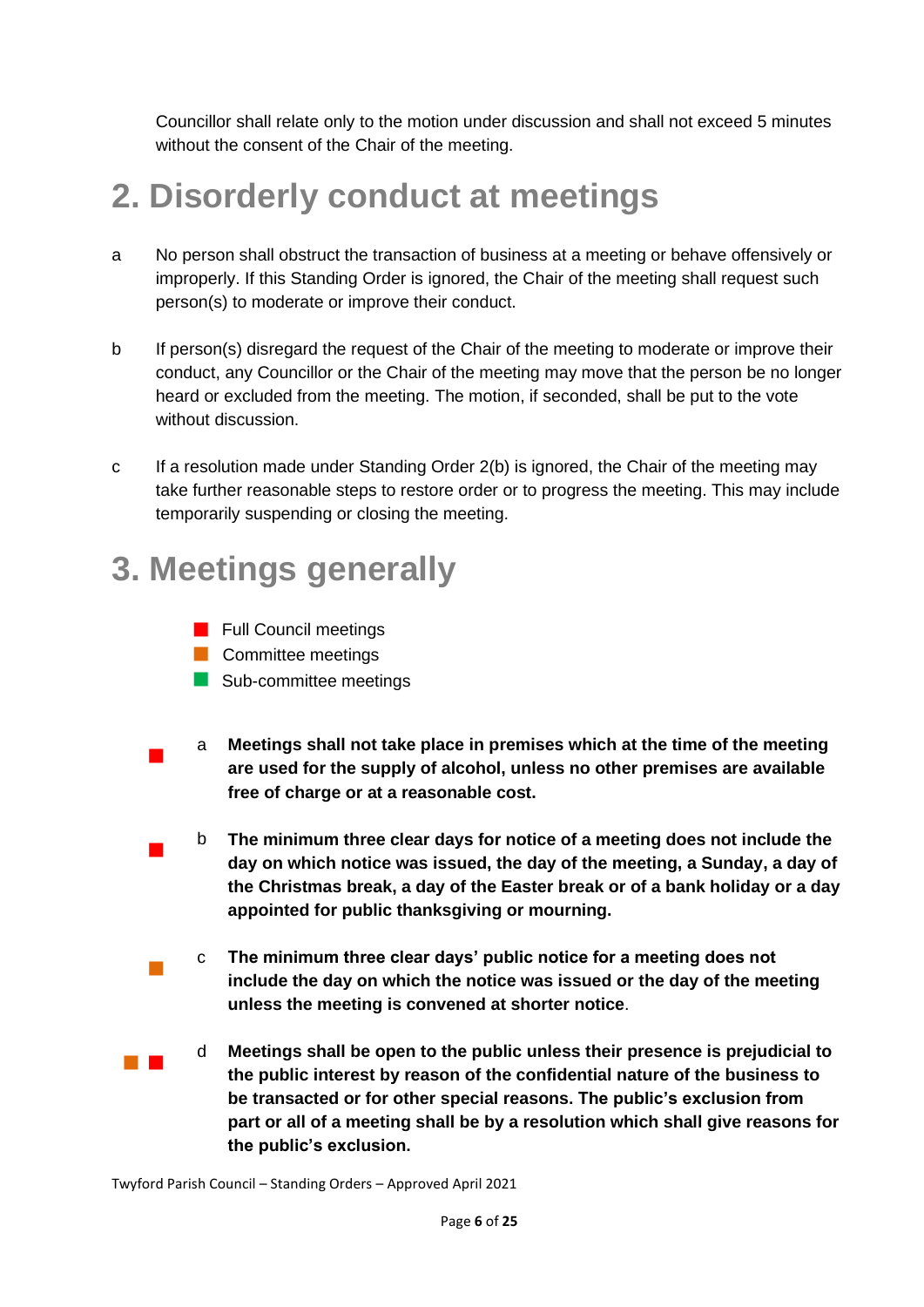- e Members of the public may make representations, answer questions and give evidence at a meeting which they are entitled to attend in respect of the business on the agenda.
- f The period of time designated for public participation at a meeting in accordance with Standing Order 3(e) shall not exceed 15 minutes unless directed by the Chair of the meeting.
- g Subject to Standing Order 3(f), a member of the public shall not speak for more than 3 minutes.
- h In accordance with Standing Order 3(e), a question shall not require a response at the meeting nor start a debate on the question. The Chair of the meeting may direct that a written or oral response be given.
- i A person shall raise their hand when requesting to speak.
- j A person who speaks at a meeting shall direct his comments to the Chair of the meeting.
- k Only one person is permitted to speak at a time. If more than one person wants to speak, the Chair of the meeting shall direct the order of speaking.
- $\mathcal{L}_{\mathcal{A}}$ l Photographing, recording, broadcasting, transmitting or commentary (other than a running oral commentary) on the proceedings of a meeting by any means is permitted without the Council's prior consent, except that in the case of children or vulnerable adults the consent of a responsible adult shall be required. In the case of children, a 'responsible adult' is his or her parent, legal guardian or teacher, and in the case of a vulnerable adult, a 'responsible adult' is a medical practitioner, carer or legal guardian. Reference should be made to the Protocol for Reporting at Meetings. *[Annexed to these Standing Orders]*
	- m **The press shall be provided with reasonable facilities for the taking of their report of all or part of a meeting at which they are entitled to be present**.
		- n **Subject to Standing Orders which indicate otherwise, anything authorised or required to be done by, to or before the Chair of the Council may in the Chair's absence be done by, to or before the Vice-Chair of the Council.**
	- o **The Chair, if present, shall preside at a meeting. If the Chair is absent from a meeting, the Vice-Chair, if present, shall preside. If both the Chair and the Vice-Chair are absent from a meeting, a Councillor as chosen by the Councillors present at the meeting shall preside at the meeting.**

 $\mathcal{L}_{\text{max}}$ 

 $\blacksquare$ 

 $\mathcal{L}_{\mathcal{A}}$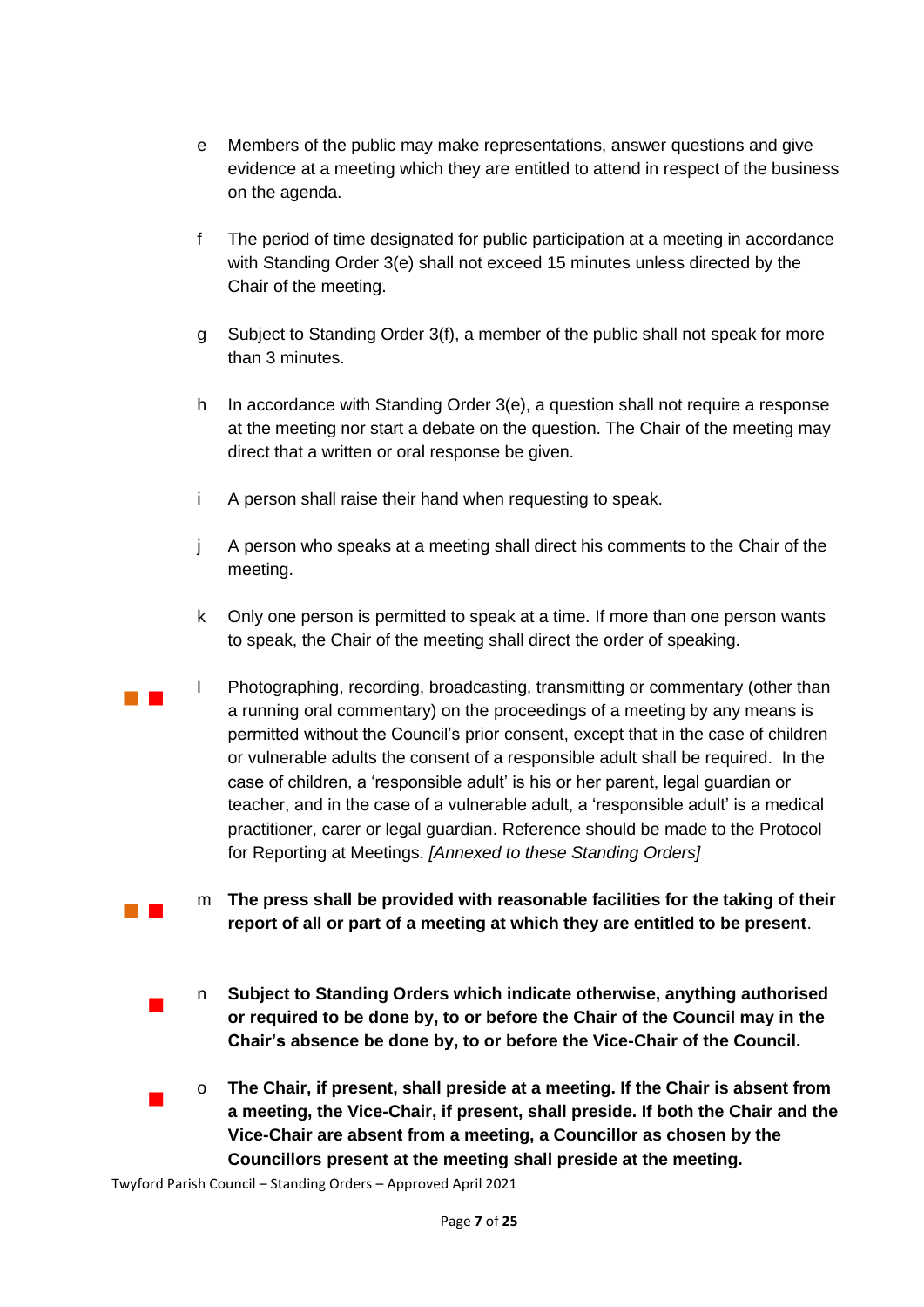

**Contract Contract** 

p **Subject to a meeting being quorate, all questions at a meeting shall be decided by a majority of the Councillors or Councillors with voting rights present and voting.**

q **The Chair of a meeting may give an original vote on any matter put to the vote, and in the case of an equality of votes may exercise a casting vote whether or not the Chair gave an original vote.** *See Standing Orders 5(i) and (j) for the different rules that apply in the election of the Chair of the Council at the annual meeting of the Council.*

- r **Unless Standing Orders provide otherwise, voting on a question shall be by a show of hands. At the request of a Councillor, the voting on any question shall be recorded so as to show whether each Councillor present and voting gave their vote for or against that question.** Such a request shall be made before moving on to the next item of business on the agenda.
- s The minutes of a meeting shall include an accurate record of the following:
	- i. the time and place of the meeting;
	- ii. the names of Councillors present and absent;
	- iii. interests that have been declared by Councillors and non-councillors with voting rights;
	- iv. whether a Councillor or non-councillor with voting rights left the meeting when matters that they held interests in were being considered;
	- v. if there was a public participation session; and
	- vi. the resolutions made.
- a na m t **A Councillor or a non-councillor with voting rights who has a disclosable pecuniary interest or another interest as set out in the Council's Code of Conduct (the "Code") in a matter being considered at a meeting is subject to statutory limitations or restrictions under the Code on their right to participate and vote on that matter.**
	- u **No business may be transacted at a meeting unless at least one-third of the whole number of members of the Council are present and in no case shall the quorum of a meeting be less than three.**

*See Standing Order 4d(viii) for the quorum of a Committee or sub-committee meeting.* 

**Contract Contract** 

 $\blacksquare$ 

- v **If a meeting is or becomes inquorate no business shall be transacted** and the meeting shall be closed. The business on the agenda for the meeting shall be adjourned to another meeting.
- w A meeting shall not exceed a period of 3 hours.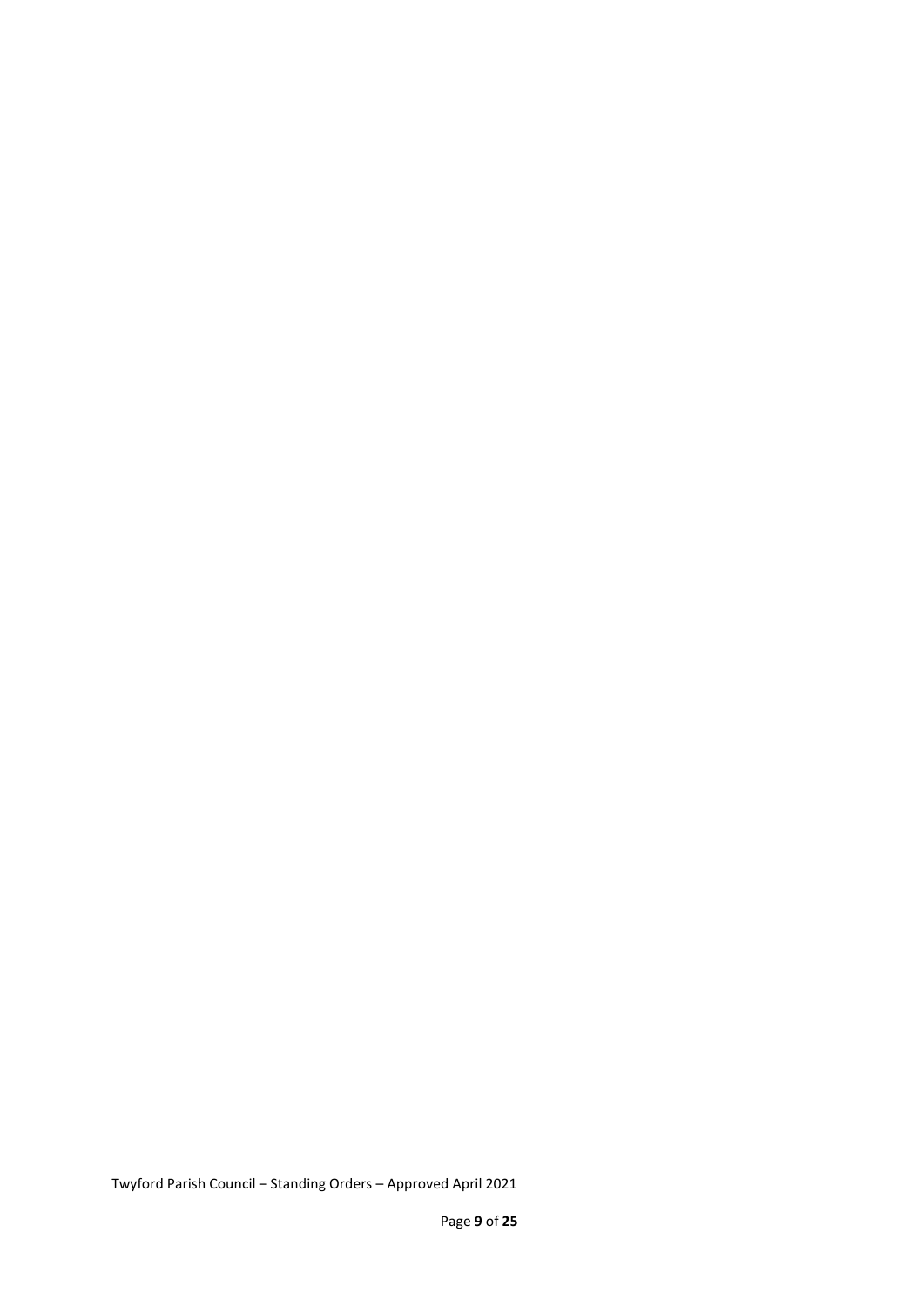# **4. Committees and sub-committees**

- a **Unless the Council determines otherwise, a Committee may appoint a subcommittee whose terms of reference and members shall be determined by the Committee.**
- b **The members of a Committee may include non-councillors unless it is a Committee which regulates and controls the finances of the Council.**
- c **Unless the Council determines otherwise, all the members of an Advisory Committee and a sub-committee of the Advisory Committee may be non-councillors.**
- d The Council may appoint Standing Committees or other Committees as may be necessary, and:
	- i. shall determine their terms of reference;
	- ii. shall determine the number and time of the ordinary meetings of a Standing Committee up until the date of the next annual meeting of full Council;
	- iii. shall permit a Committee, other than in respect of the ordinary meetings of a Committee, to determine the number and time of its meetings;
	- iv. shall, subject to Standing Orders 4(b) and (c), appoint and determine the terms of office of members of such a Committee;
	- v. may, subject to Standing Orders 4(b) and (c), appoint and determine the terms of office of the substitute members to a Committee whose role is to replace the ordinary members at a meeting of a Committee if the ordinary members of the Committee confirm to the Proper Officer 7 days before the meeting that they are unable to attend;
	- vi. shall, after it has appointed the members of a Standing Committee, appoint the Standing Committee Chair;
	- vii. shall permit a Committee other than a Standing Committee, to appoint its own Chair at the first meeting of the Committee;
	- viii. shall determine the place, notice requirements and quorum for a meeting of a Committee and a sub-committee which shall be no less than three;
	- ix. shall determine if the public may participate at a meeting of a Committee;
	- x. shall determine if the public and press are permitted to attend the meetings of a subcommittee and also the advance public notice requirements, if any, required for the meetings of a sub-committee;
	- xi. shall determine if the public may participate at a meeting of a sub-committee that they are permitted to attend; and
	- xii. may dissolve a Committee.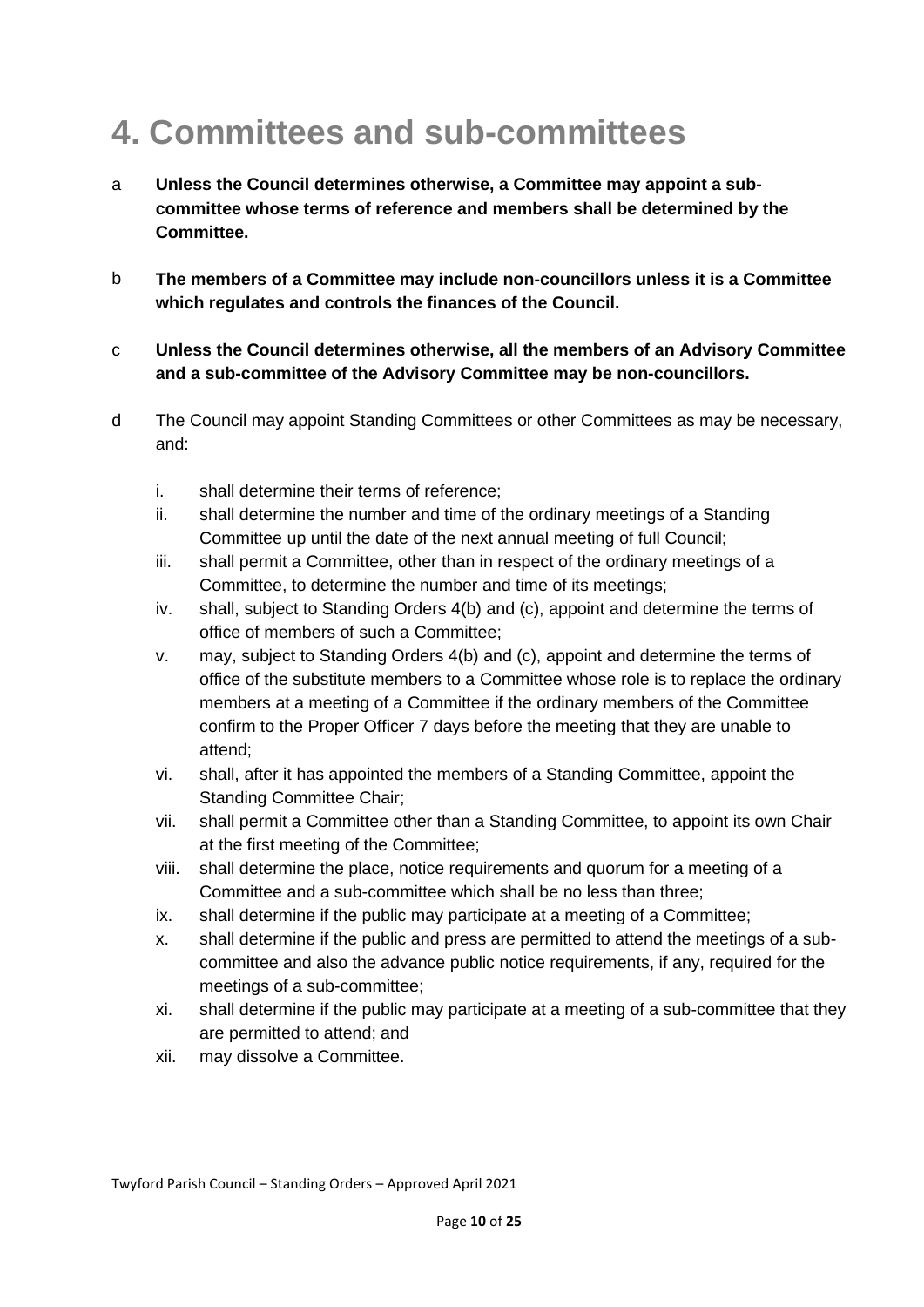# **5. Ordinary Council meetings**

- **a In an election year, the annual meeting of the Council shall be held on or within 14 days following the day on which the new Councillors elected take office.**
- **b In a year which is not an election year, the annual meeting of the Council shall be held on such day in May as the Council may direct.**
- c **If no other time is fixed, the annual meeting of the Council shall take place at 6pm.**
- d **In addition to the annual meeting of the Council, at least three other ordinary meetings shall be held in each year on such dates and times as the Council directs.**
- **e The first business conducted at the annual meeting of the Council shall be the election of the Chair and Vice-Chair of the Council.**
- **f The Chair of the Council, unless the Chair has resigned or becomes disqualified, shall continue in office and preside at the annual meeting until a successor is elected at the next annual meeting of the Council.**
- **g The Vice-Chair of the Council, if any, unless the Vice-Chair resigns or becomes disqualified, shall hold office until immediately after the election of the Chair of the Council at the next annual meeting of the Council.**
- **h In an election year, if the current Chair of the Council has not been re-elected as a member of the Council, the current Chair shall preside at the meeting until a successor Chair of the Council has been elected. The current Chair of the Council shall not have an original vote in respect of the election of the new Chair of the Council but must give a casting vote in the case of an equality of votes.**
- **i In an election year, if the current Chair of the Council has been re-elected as a member of the Council, the current Chair shall preside at the meeting until a new Chair of the Council has been elected. The current Chair may exercise an original vote in respect of the election of the new Chair of the Council and must give a casting vote in the case of an equality of votes.**
- j Following the election of the Chair of the Council and Vice-Chair of the Council at the annual meeting of the Council, the business of the annual meeting shall include i to xii immediately below and unless scheduled for another meeting xiii to xix:
	- i. **In an election year, delivery by the Chair of the Council and Councillors of their acceptance of office forms unless the Council resolves for this to be done at a later date**. **In a year which is not an election year, delivery by the Chair of the Council of their acceptance of office form unless the Council resolves for this to be done at a later date;**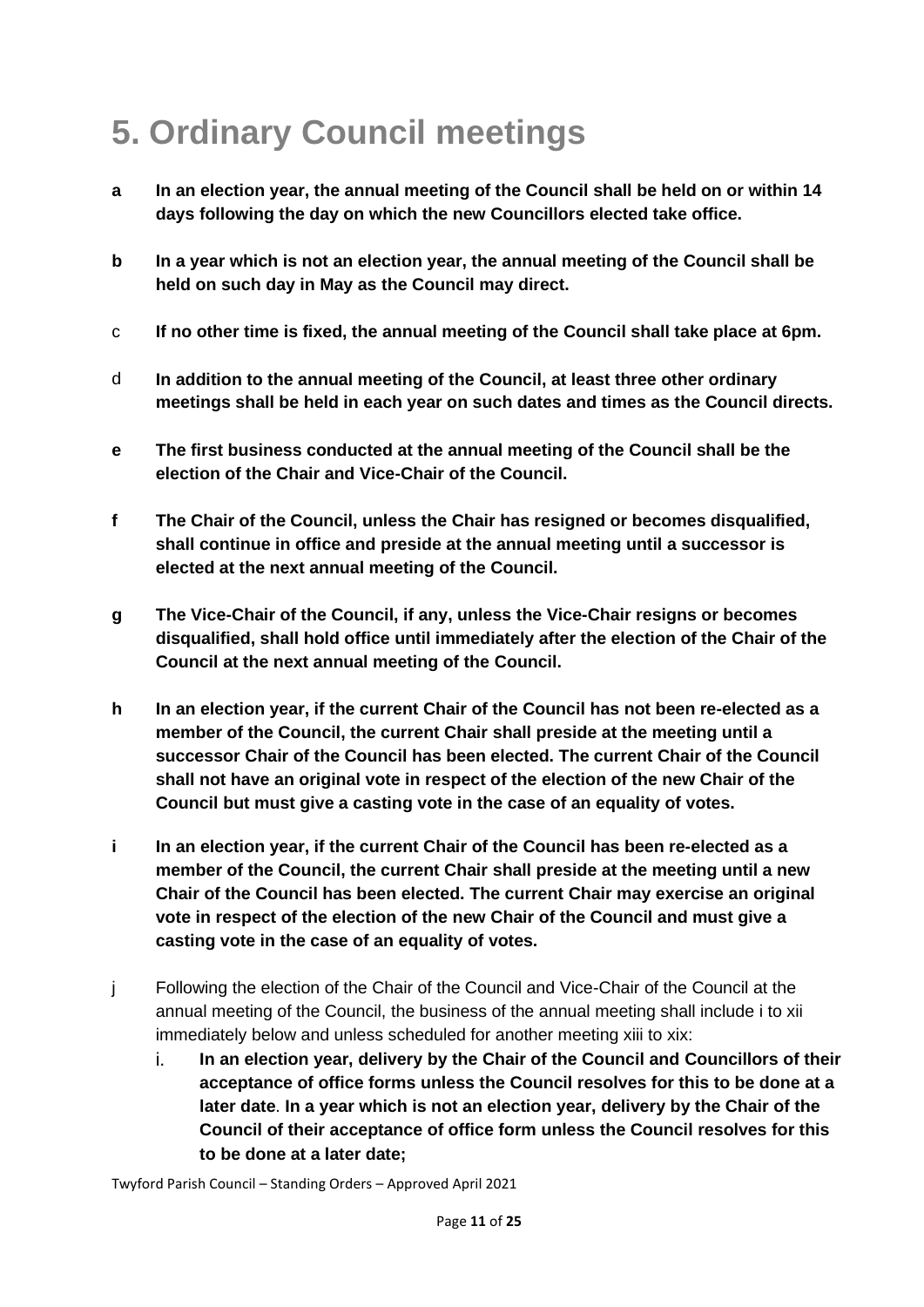- ii. Confirmation of the accuracy of the minutes of the last meeting of the Council;
- iii. Receipt of the minutes of the last meeting of a Committee;
- iv. Consideration of the recommendations made by a Committee;
- v. Review of delegation arrangements to Committees, sub-committees, staff and other local authorities;
- vi. Review of the Terms of Reference for Committees;
- vii. Appointment of members to existing Committees;
- viii. Appointment of any new Committees in accordance with Standing Order 4;
- ix. Review and adoption of appropriate Standing Orders and Financial Regulations;
- x. Review of arrangements, including any charters and agency agreements, with other local authorities and review of contributions made to expenditure incurred by other local authorities;
- xi. Review of representation on or work with external bodies and arrangements for reporting back;
- xii. In an election year, to make arrangements with a view to the Council becoming eligible to exercise the general power of competence in the future;
- xiii. Review of inventory of land and assets including buildings and office equipment;
- xiv. Confirmation of arrangements for insurance cover in respect of all insured risks;
- xv. Review of the Council's and/or staff subscriptions to other bodies;
- xvi. Review of the Council's complaints procedure;
- xvii. Review of the Council's procedures for handling requests made under the Freedom of Information Act 2000 and the Data Protection Act 1998;
- xviii. Review of the Council's policy for dealing with the press/media; and
- xix. Determining the time and place of ordinary meetings of the Full Council up to and including the next annual meeting of Full Council.

## **6. Extraordinary meetings of the Council and Committees and sub-committees**

#### **a The Chair of the Council may convene an extraordinary meeting of the Council at any time.**

- b **If the Chair of the Council does not or refuses to call an extraordinary meeting of the Council within seven days of having been requested in writing to do so by two Councillors, any two Councillors may convene an extraordinary meeting of the Council. The public notice giving the time, place and agenda for such a meeting must be signed by the two Councillors.**
- c The Chair of a Committee or a sub-committee may convene an extraordinary meeting of the Committee or the sub-committee at any time.
- Twyford Parish Council Standing Orders Approved April 2021 d If the Chair of a Committee or a sub-committee does not or refuses to call an extraordinary meeting within 7 days of having been requested by to do so by 2 members of the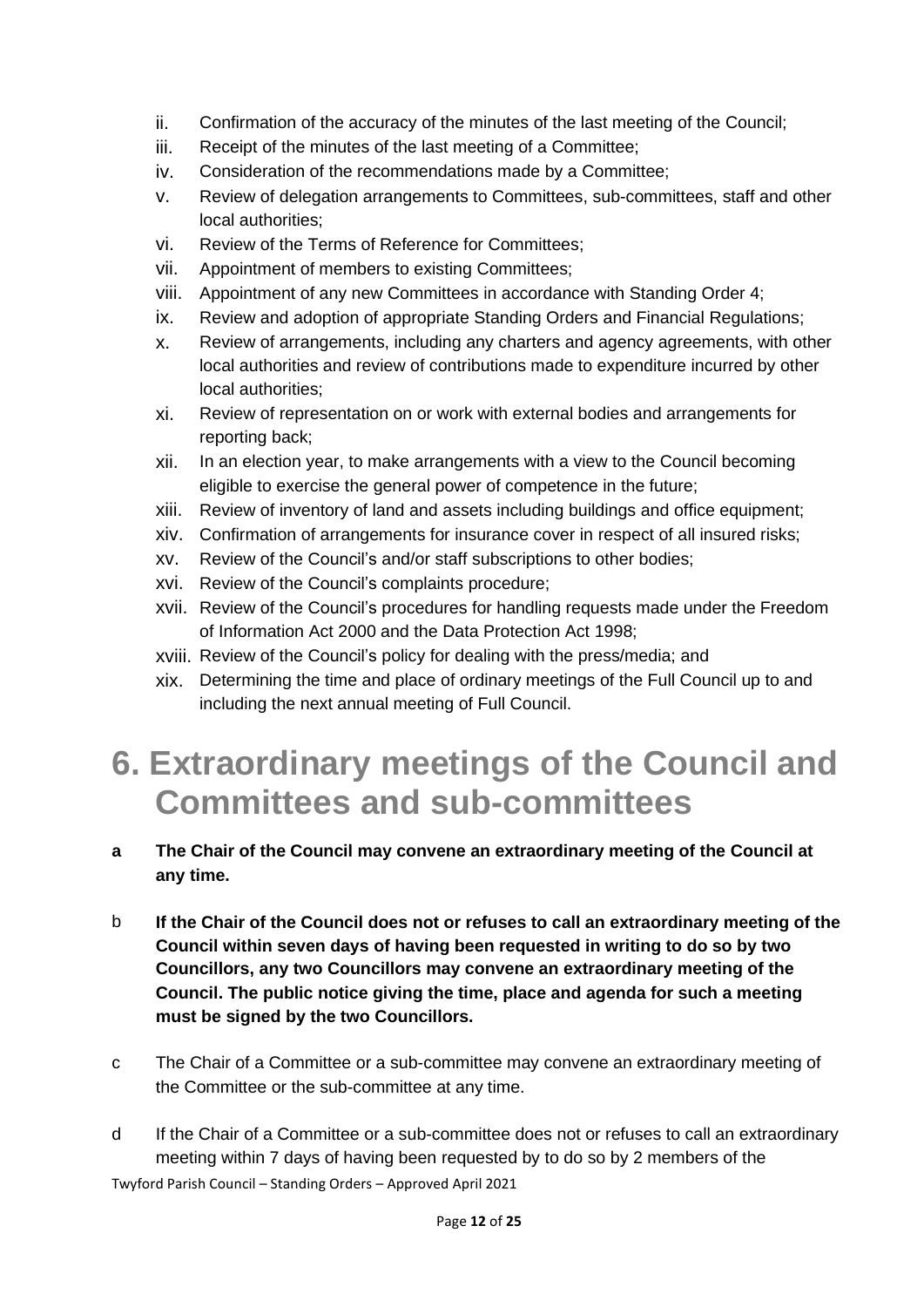Committee or the sub-committee, any 2 members of the Committee and the sub-committee may convene an extraordinary meeting of a Committee and a sub-committee.

#### **7. Previous resolutions**

- a A resolution shall not be reversed within six months except either by a special motion, which requires written notice by at least 3 Councillors to be given to the Proper Officer in accordance with Standing Order 9, or by a motion moved in pursuance of the recommendation of a Committee or a sub-committee.
- b When a motion moved pursuant to Standing Order 7(a) has been disposed of, no similar motion may be moved within a further six months.

## **8. Voting on appointments**

a Where more than two persons have been nominated for a position to be filled by the Council and none of those persons has received an absolute majority of votes in their favour, the name of the person having the least number of votes shall be struck off the list and a fresh vote taken. This process shall continue until a majority of votes is given in favour of one person. A tie in votes may be settled by the casting vote exercisable by the Chair of the meeting.

## **9. Motions for a meeting that require written notice to be given to the Proper Officer**

- a A motion shall relate to the responsibilities of the meeting which it is tabled for and in any event shall relate to the performance of the Council's statutory functions, powers and obligations or an issue which specifically affects the Council's area or its residents.
- b No motion may be moved at a meeting unless the specific motion or an adequate description of the business to be transacted is on the agenda. A Councillor wishing to propose a motion or business to be transacted shall give written notice of that motion or business to the Proper Officer at least 5 clear days before the meeting. Clear days do not include the day of the notice or the day of the meeting.
- c The Proper Officer may, before including a motion on the agenda received in accordance with Standing Order 9(b), correct obvious grammatical or typographical errors in the wording of the motion.
- d If the Proper Officer considers the wording of a motion received in accordance with Standing Order 9(b) is not clear in meaning, the motion shall be rejected until the mover of the motion resubmits it in writing to the Proper Officer so that it can be understood, at least 5 clear days before the meeting.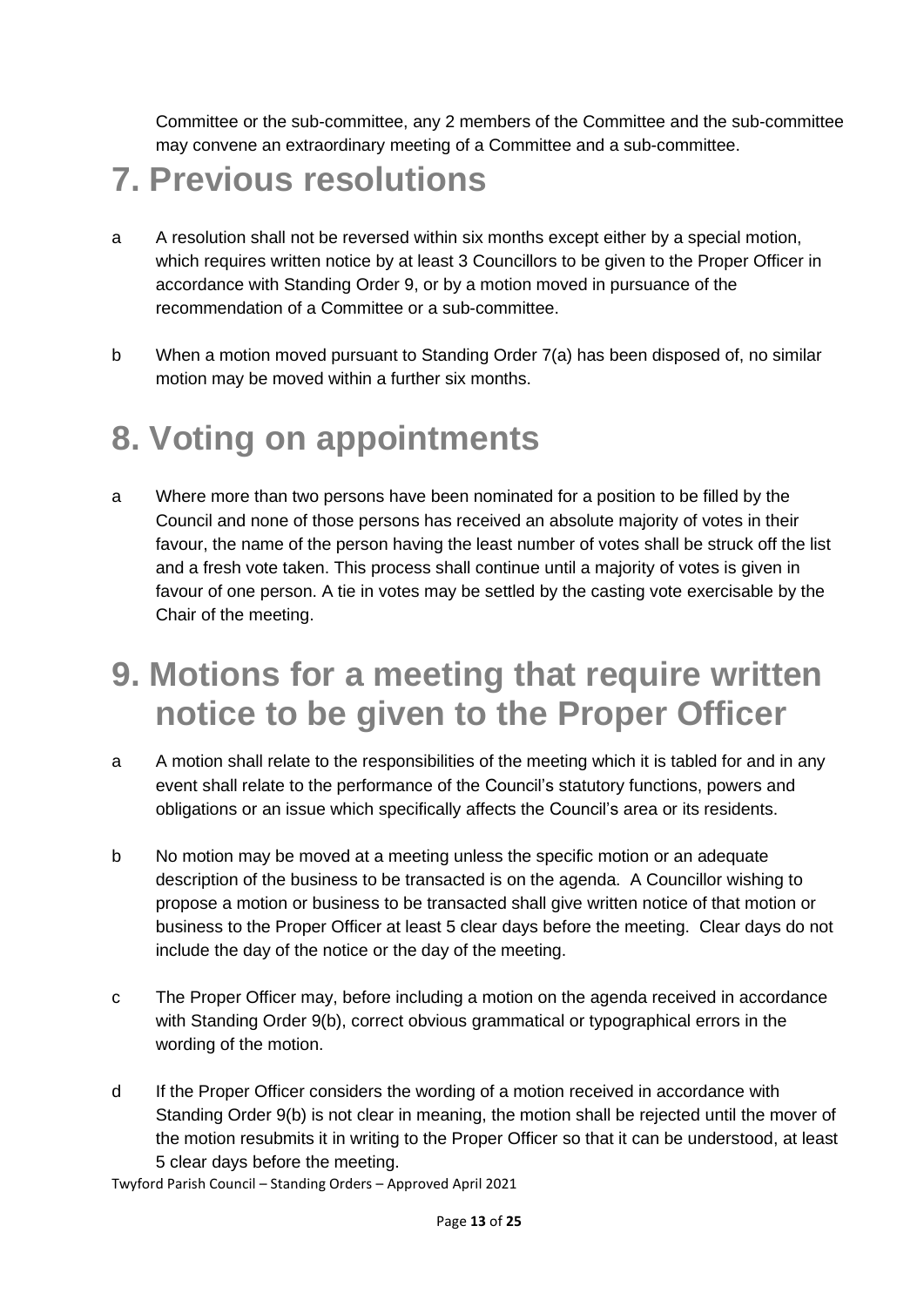- e If the wording or subject of a proposed motion is considered improper, the Proper Officer shall consult with the Chair or Standing Committee Chair of the forthcoming meeting or, as the case may be, the Councillors who have convened the meeting, to consider whether the motion shall be included in the agenda or rejected.
- f Subject to Standing Order 9(e), the decision of the Proper Officer as to whether or not to include the motion on the agenda shall be final.
- g Motions received shall be recorded in a book or designated electronic folder for that purpose and numbered in the order that they are received.
- h Motions rejected shall be recorded in a book or designated electronic folder for that purpose with an explanation by the Proper Officer for their rejection.

#### **10. Motions at a meeting that do not require written notice**

- a The following motions may be moved at a meeting without written notice to the Proper Officer;
	- i. to correct an inaccuracy in the draft minutes of a meeting;
	- ii. to move to a vote;
	- iii. to defer consideration of a motion;
	- iv. to refer a motion to a particular Committee or sub-committee;
	- v. to appoint a person to preside at a meeting;
	- vi. to change the order of business on the agenda;
	- vii. to proceed to the next business on the agenda;
	- viii. to require a written report;
	- ix. to appoint a Committee or sub-committee and their members;
	- x. to extend the time limits for speaking;
	- xi. to exclude the press and public from a meeting in respect of confidential or sensitive information which is prejudicial to the public interest;
	- xii. to not hear further from a Councillor or a member of the public;
	- xiii. to exclude a Councillor or member of the public for disorderly conduct;
	- xiv. to temporarily suspend the meeting;
	- xv. to suspend a particular Standing Order (unless it reflects mandatory statutory requirements);
	- xvi. to adjourn the meeting; or
	- xvii. to close a meeting.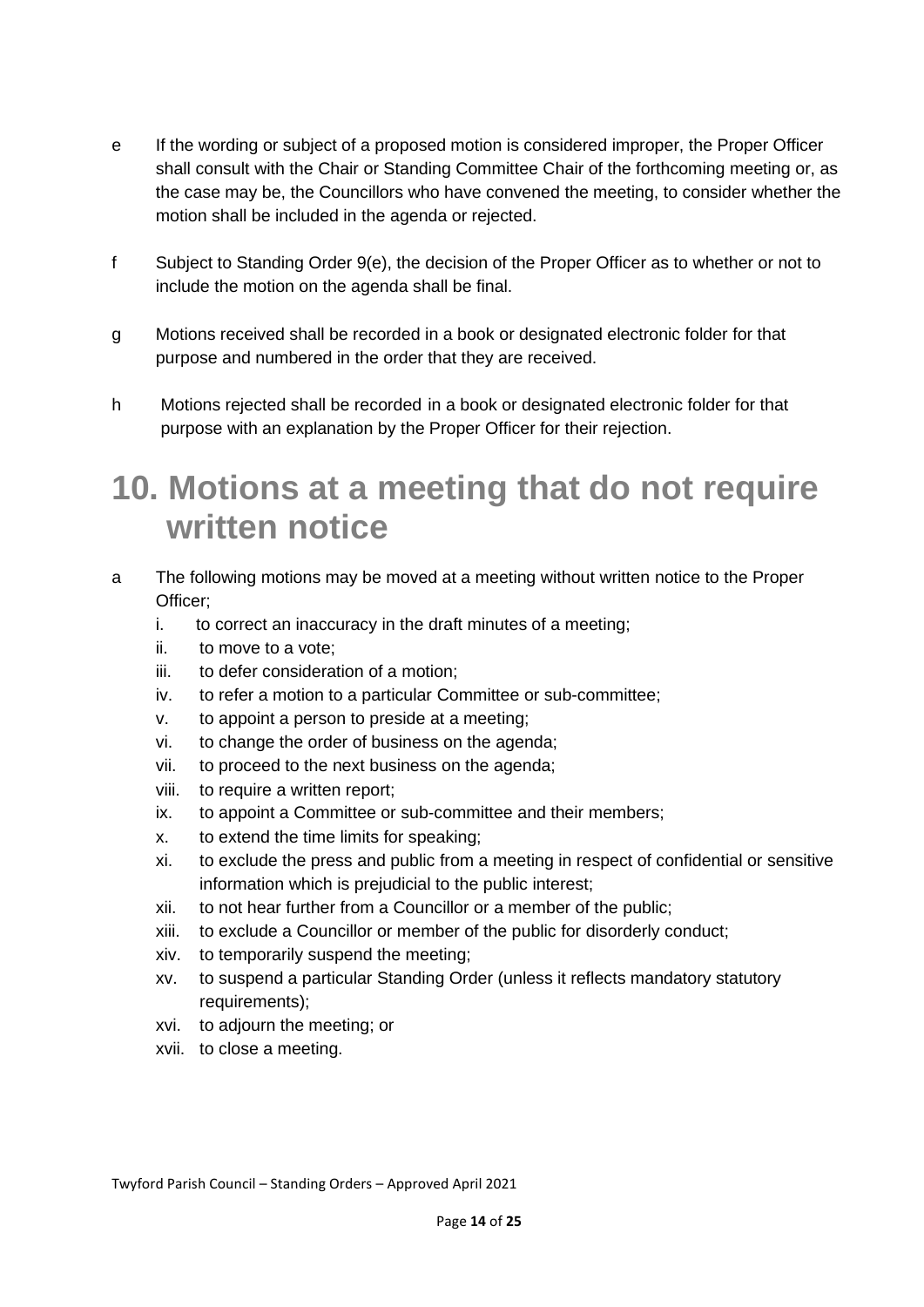# **11. Handling confidential or sensitive information**

- a The agenda, papers that support the agenda and the minutes of a meeting shall not disclose or otherwise undermine confidential or sensitive information which for special reasons would not be in the public interest.
- b Councillors and staff shall not disclose confidential or sensitive information which for special reasons would not be in the public interest.

## **12. Draft minutes**

- a If the draft minutes of a preceding meeting have been served on Councillors with the agenda to attend the meeting at which they are due to be approved for accuracy, they shall be taken as read.
- b There shall be no discussion about the draft minutes of a preceding meeting except in relation to their accuracy. A motion to correct an inaccuracy in the draft minutes shall be moved in accordance with Standing Order 10(a)(i).
- c The accuracy of draft minutes, including any amendment(s) made to them, shall be confirmed by resolution and shall be signed by the Chair of the meeting and stand as an accurate record of the meeting to which the minutes relate.
- d If the Chair of the meeting does not consider the minutes to be an accurate record of the meeting to which they relate, the Chair shall sign the minutes and include a paragraph in the following terms or to the same effect:

"The Chair of this meeting does not believe that the minutes of the meeting of the ( ) held on [date] in respect of ( ) were a correct record but the Chair's view was not upheld by the meeting and the minutes are confirmed as an accurate record of the proceedings."

e Upon a resolution which confirms the accuracy of the minutes of a meeting, the draft minutes or recordings of the meeting for which approved minutes exist shall be destroyed.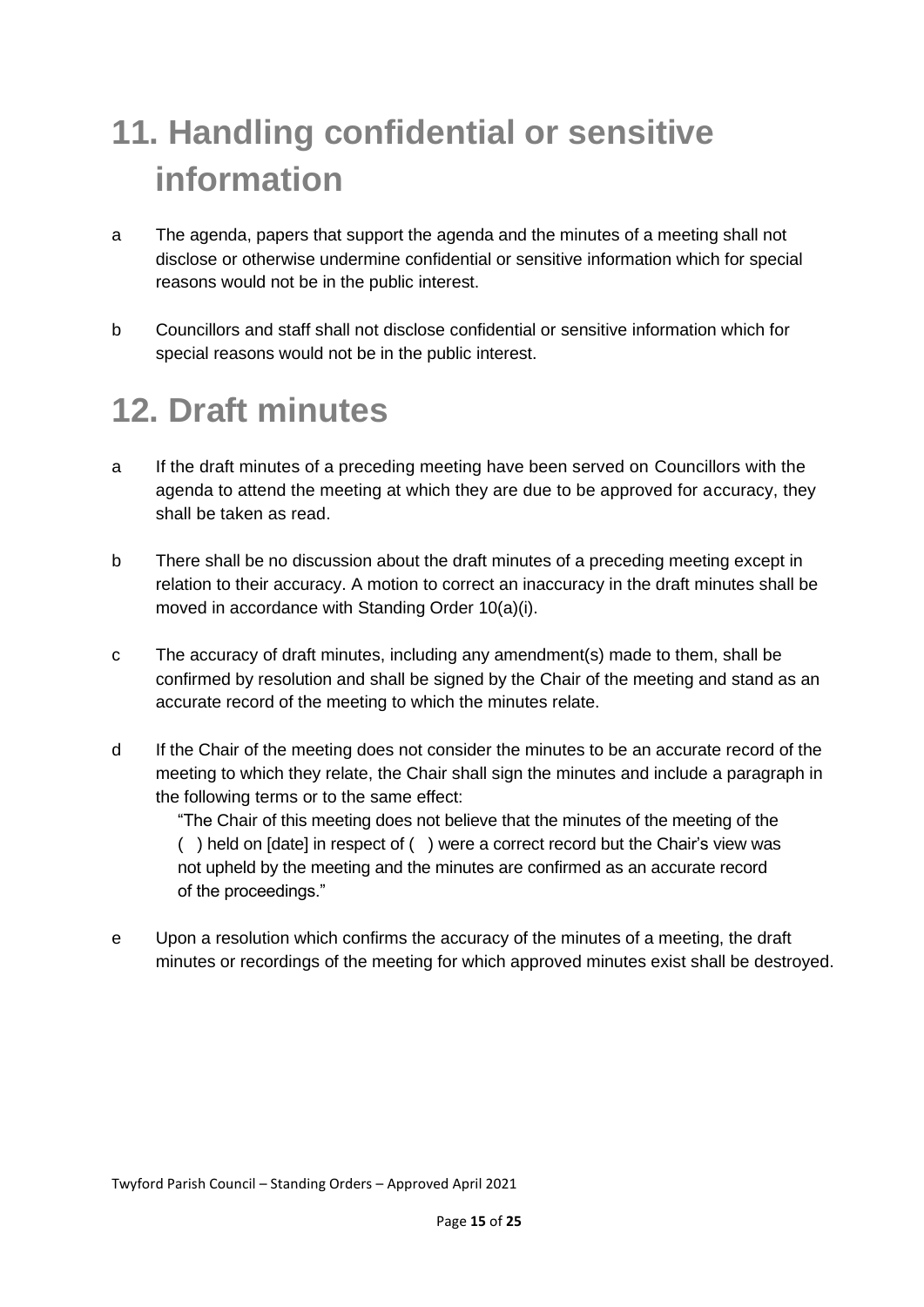# **13. Code of Conduct and dispensations**

*See also Standing Order 3(t).*

- a All Councillors and non-councillors with voting rights shall observe the Code of Conduct adopted by the Council (the "Code").
- b Unless granted a dispensation, a Councillor (or non-councillor with voting rights) shall withdraw from a meeting when it is considering a matter in which that person has a disclosable pecuniary interest. The Councillor (or non-councillor with voting rights) may return to the meeting after it has considered the matter in which that person had the interest.
- c Unless granted a dispensation, a Councillor (or non-councillor with voting rights) shall withdraw from a meeting when it is considering a matter in which the Councillor (or noncouncillor with voting rights) has another interest if so required by the Code. The Councillor (or non-councillor with voting rights) may return to the meeting after it has considered the matter in which that person had the interest.
- d **Dispensation requests shall be in writing and submitted to the Proper Officer** as soon as possible before the meeting, or failing that, at the start of the meeting for which the dispensation is required.
- e A decision as to whether to grant a dispensation shall be made by a meeting of the Council, or Committee or sub-committee for which the dispensation is required and that decision is final.
- f A dispensation request shall confirm:
	- i. the description and the nature of the disclosable pecuniary interest or other interest to which the request for the dispensation relates;
	- ii. whether the dispensation is required to participate at a meeting in a discussion only, or a discussion and a vote;
	- iii. the date of the meeting or the period (not exceeding four years) for which the dispensation is sought; and
	- iv. an explanation as to why the dispensation is sought.
- g Subject to Standing Orders 13(d) and (f), dispensations requests shall be considered by the Proper Officer before the meeting or, if this is not possible, at the start of the meeting for which the dispensation is required.
- **h A dispensation may be granted in accordance with Standing Order 13(e) if having regard to all relevant circumstances the following applies:**
	- **i. without the dispensation the number of persons prohibited from participating in the particular business would be so great a proportion of the meeting**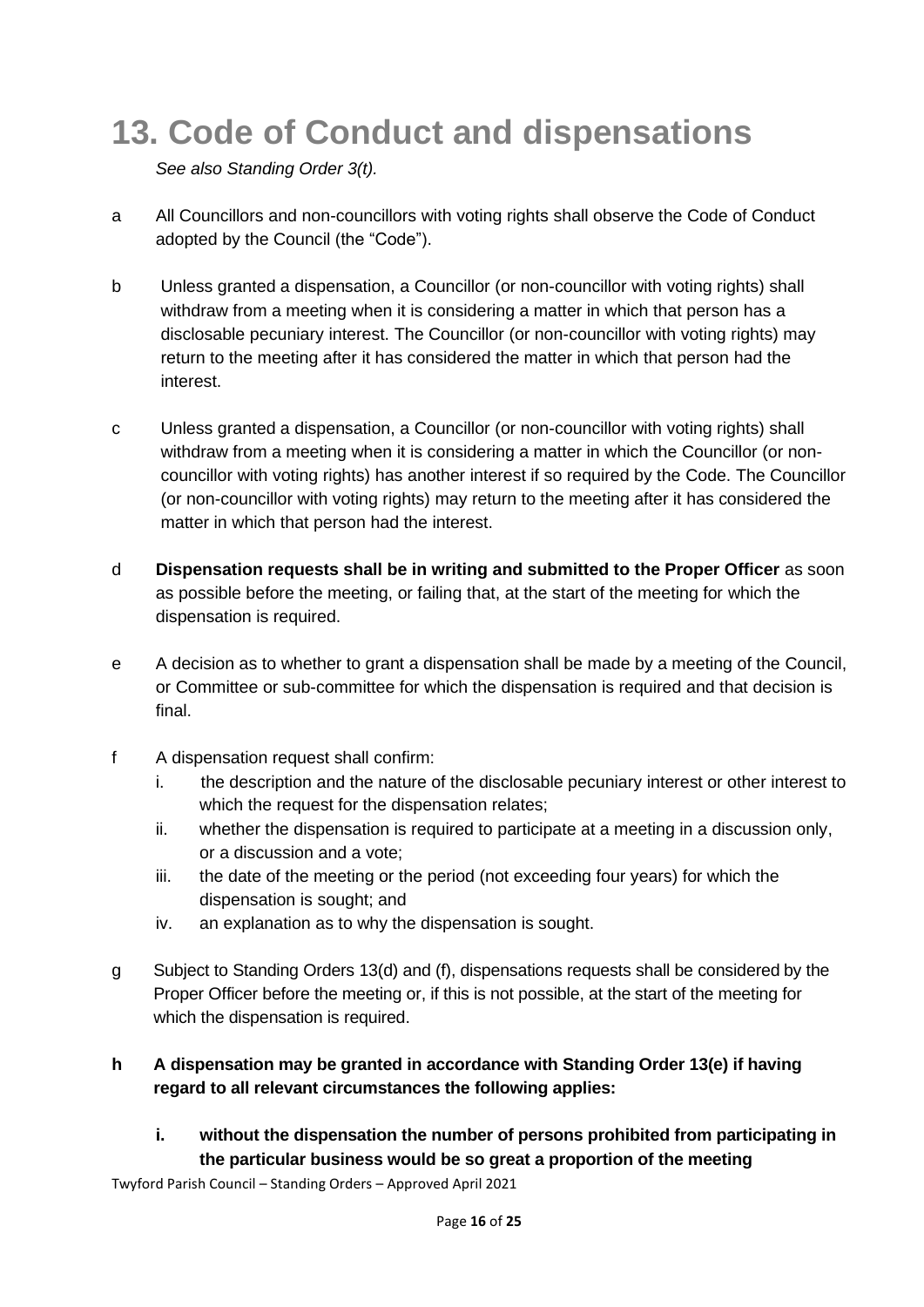**transacting the business as to impede the transaction of the business or**

- **ii. granting the dispensation is in the interests of persons living in the council's area or**
- **iii. it is otherwise appropriate to grant a dispensation.**

## **14. Code of Conduct complaints**

- a Upon notification by Winchester City Council that it is dealing with a complaint that a Councillor or non-councillor with voting rights has breached the Code, the Proper Officer shall, subject to Standing Order 11, report this to the Council.
- b Where the notification in Standing Order 14(a) relates to a complaint made by the Proper Officer, the Proper Officer shall notify the Chairman of Council of this fact, and the Chairman shall nominate another staff member to assume the duties of the Proper Officer in relation to the complaint until it has been determined and the Council has agreed what action, if any, to take in accordance with Standing Order 14(d).
- c The Council may:
	- i. provide information or evidence where such disclosure is necessary to progress an investigation of the complaint or is required by law;
	- ii. seek information relevant to the complaint from the person or body with statutory responsibility for investigation of the matter;
- **d Upon notification by the Winchester City Council that a Councillor or non-councillor with voting rights has breached the Council's Code, the Council shall consider what, if any, action to take against that person. Such action excludes disqualification or suspension from office.**

## **15. Proper Officer**

- a The Proper Officer shall be either (i) the Clerk or (ii) other staff member(s) nominated by the Council to undertake the work of the Proper Officer when the Proper Officer is absent.
- b The Proper Officer shall:
	- i. **at least three clear days before a meeting of the Council, a Committee** and a sub-committee **serve on Councillors, by delivery or post at their residences, a signed summons confirming the time, place and the agenda.**

The Proper Officer may, at the request of any Councillor, with at least three clear days before a meeting of the Council, a Committee and a sub-committee, serve on the Councillor a summons, by email, confirming the time, place and the agenda provided any such email contains the electronic signature and title of the Proper Officer.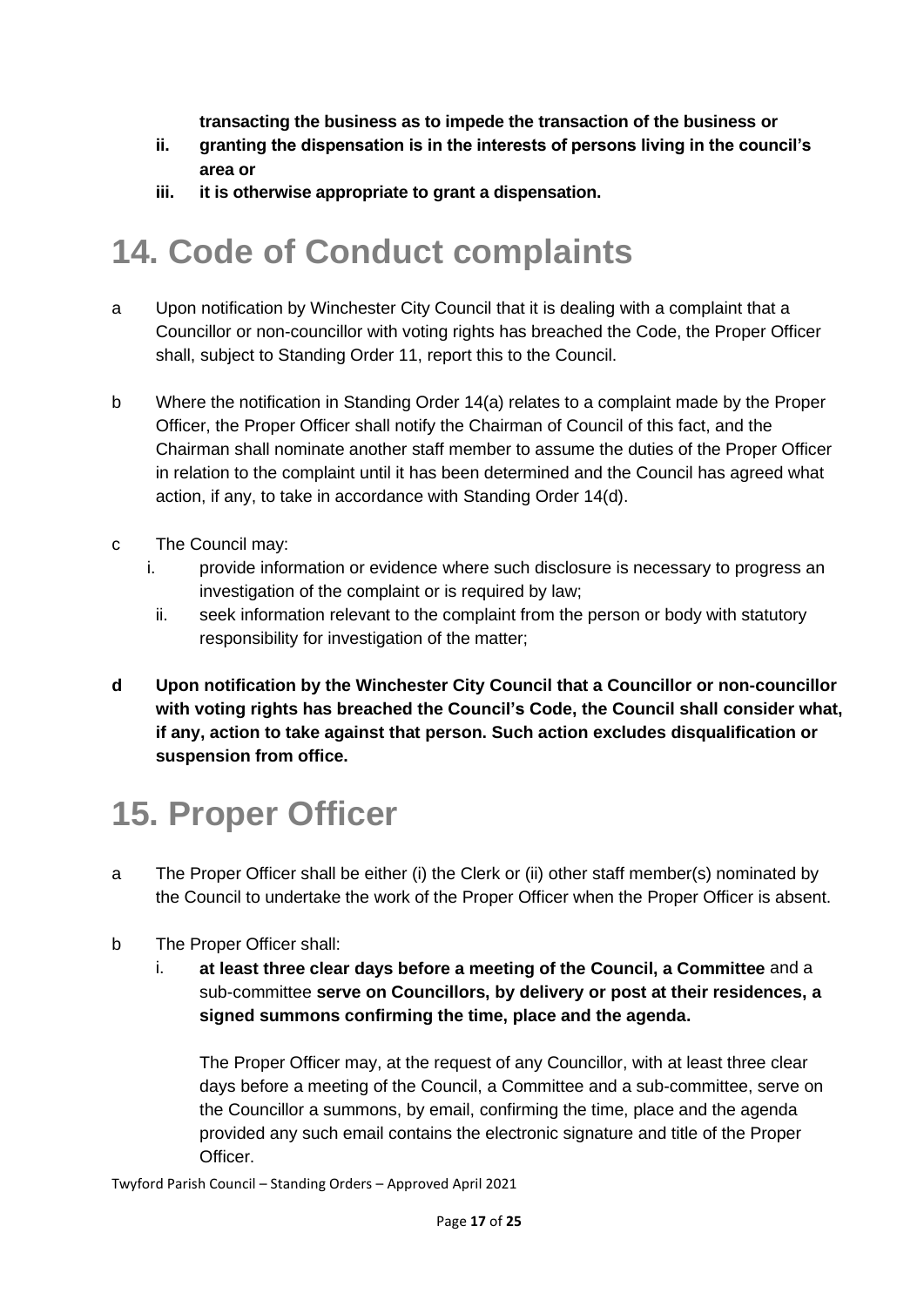*See Standing Order 3(b) above for the meaning of clear days for a meeting of a full Council and Standing Order 3 (c) for a meeting of a Committee.*

- ii. **give public notice of the time, place and agenda at least three clear days before a meeting of the Council or a meeting of a Committee** or a sub-committee **(provided that the public notice with agenda of an extraordinary meeting of the Council convened by Councillors is signed by them);** *See Standing Order 3(b) for the meaning of clear days for a meeting of a Full Council*
- *and Standing Order 3(c) for a meeting of a Committee.* iii. subject to Standing Order 9, include on the agenda all motions in the order received unless a Councillor has given written notice at least 5 days before the meeting confirming that Councillor's withdrawal of it;
- iv. **convene a meeting of full Council for the election of a new Chair of the Council, occasioned by a casual vacancy in the Chair's office;**
- v. facilitate inspection of the minute book by local government electors;
- vi. **receive and retain copies of byelaws made by other local authorities;**
- vii. retain acceptance of office forms from Councillors;
- viii. retain a copy of every Councillor's register of interests;
- ix. assist with responding to requests made under the Freedom of Information Act 2000 and Data Protection Act 1998, in accordance with and subject to the Council's policies and procedures relating to the same;
- x. receive and send general correspondence and notices on behalf of the Council except where there is a resolution to the contrary;
- xi. manage the organisation, storage of, access to and destruction of information held by the Council in paper and electronic form;
- xii. arrange for legal deeds to be executed; *See also Standing Order 22.*
- xiii. arrange or manage the prompt authorisation, approval, and instruction regarding any payments to be made by the Council in accordance with the Council's Financial Regulations;
- xiv. record every planning application notified to the Council and the Council's response to the local planning authority in a book or designated electronic record for such purpose;
- xv. refer a planning application received by the Council to the Planning Committee Chair or in the absence of that person the Chair of the Council, within two working days of receipt, to facilitate an extraordinary meeting if the nature of a planning application requires consideration before the next ordinary meeting of the Council's Planning Committee;
- xvi. manage access to information about the Council via the publication scheme; and
- xvii. retain custody of the seal of the Council which shall not be used without a resolution to that effect.

*See also Standing Order 22.*

# **16. Responsible Financial Officer**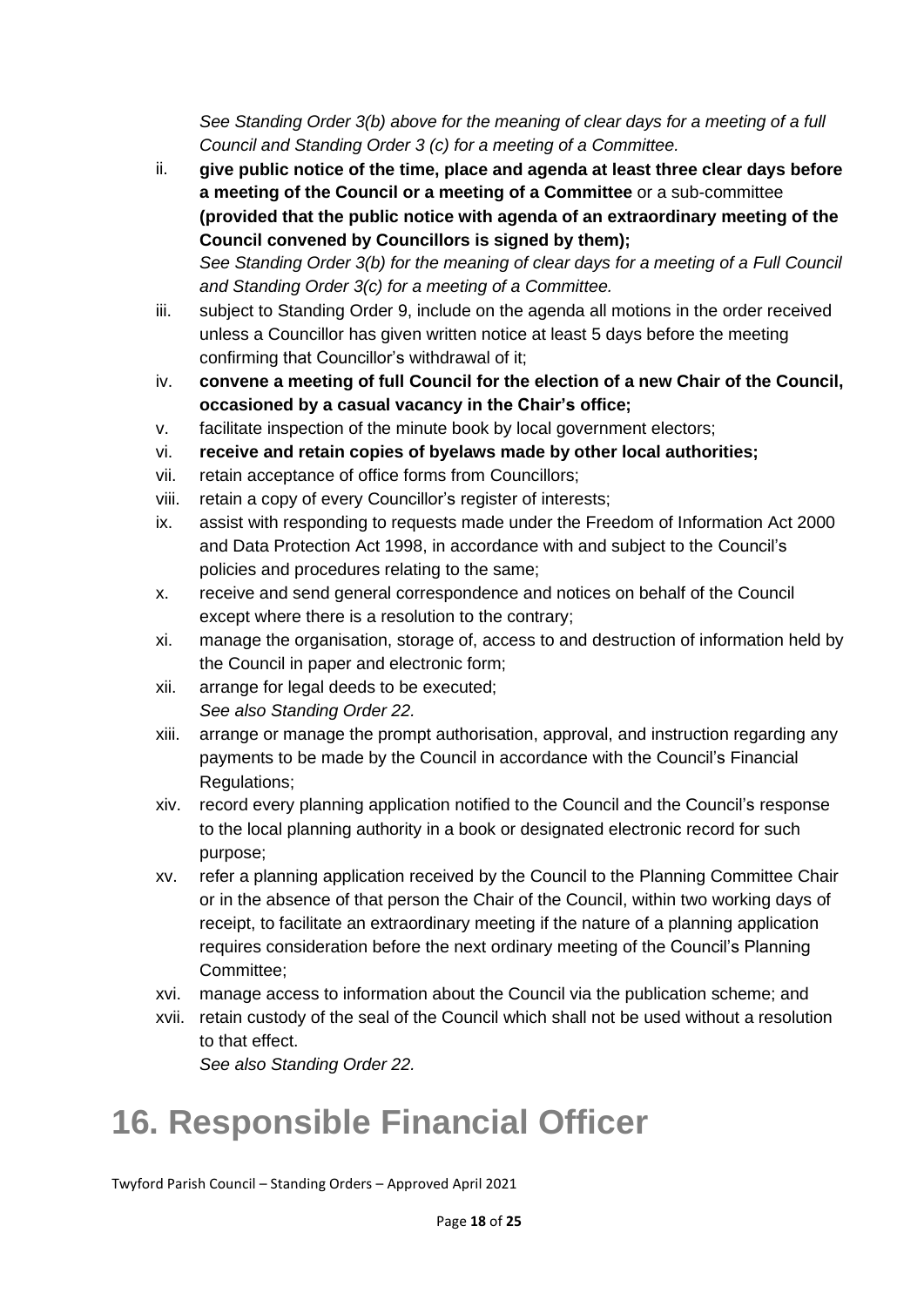a The Council shall appoint an appropriate staff member to undertake the work of the Responsible Financial Officer when the Responsible Financial Officer is absent. *Note – The Clerk is the Council's Responsible Financial Officer.*

#### **17. Accounts and accounting statements**

- a "Proper practices" in Standing Orders refer to the most recent version of Governance and Accountability for Local Councils – a Practitioners' Guide (England).
- b All payments by the Council shall be authorised, approved and paid in accordance with the law, proper practices and the Council's Financial Regulations.
- c The Responsible Financial Officer shall supply to each Councillor as soon as practicable after 30 June, 30 September and 31 December in each year a statement to summarise:
	- i. the Council's receipts and payments for each quarter;
	- ii. the Council's aggregate receipts and payments for the year to date;
	- iii. the balances held at the end of the quarter being reported

and which includes a comparison with the budget for the financial year and highlights any actual or potential overspends.

- d As soon as possible after the financial year end at 31 March, the Responsible Financial Officer shall provide:
	- i. each Councillor with a statement summarising the Council's receipts and payments for the last quarter and the year to date for information; and
	- ii. to the full Council the accounting statements for the year in the form of Section 2 of the annual return, as required by proper practices, for consideration and approval.
- e The year-end accounting statements shall be prepared in accordance with proper practices and applying the form of accounts determined by the Council (receipts and payments, or income and expenditure) for a year to 31 March. A completed draft annual return shall be presented to each Councillor before the end of the following month of May. The annual return of the Council, which is subject to external audit, including the annual governance statement, shall be presented to Council for consideration and formal approval before 30 June.

## **18. Financial controls and procurement**

- a The Council shall consider and approve Financial Regulations drawn up by the Responsible Financial Officer, which shall include detailed arrangements in respect of the following:
	- i. the keeping of accounting records and systems of internal controls;
	- ii. the assessment and management of financial risks faced by the Council;
	- iii. the work of the independent Internal Auditor in accordance with proper practices and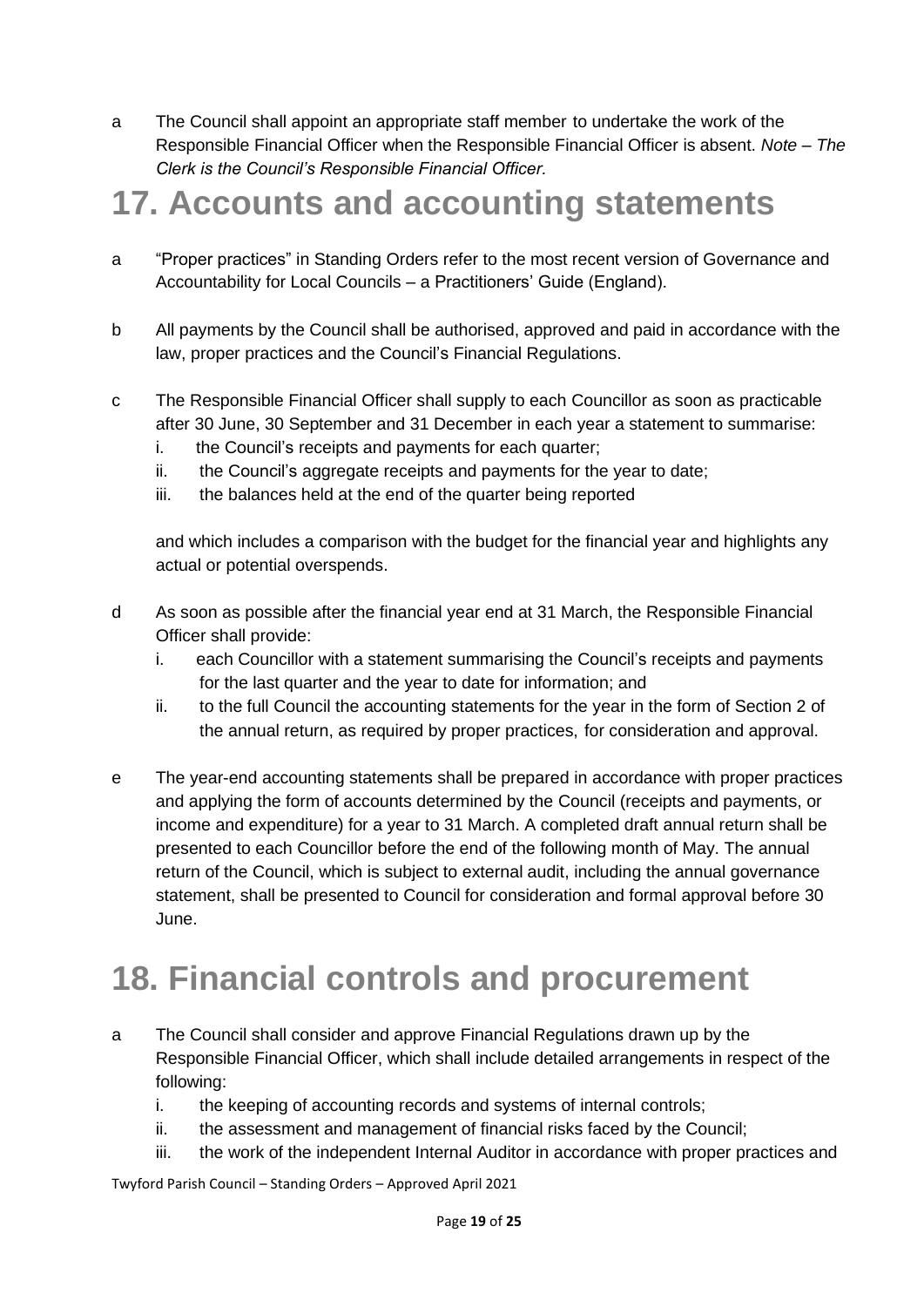the receipt of regular reports from the Internal Auditor, which shall be required at least annually;

- iv. the inspection and copying by Councillors and local electors of the Council's accounts and/or orders of payments; and
- v. procurement policies (subject to Standing Order 18(c)) including the setting of values for different procedures where a contract has an estimated value of less than £60,000.
- b Financial Regulations shall be reviewed regularly and at least annually for fitness of purpose.

#### c **Financial Regulations shall confirm that a proposed contract for the supply of goods, materials, services and the execution of works with an estimated value in excess of** £60,000 **shall be procured on the basis of a formal tender as summarised in Standing Order 18(d).**

- d Subject to additional requirements in the Financial Regulations of the Council, the tender process for contracts for the supply of goods, materials, services or the execution of works shall include, as a minimum, the following steps:
	- i. a specification for the goods, materials, services or the execution of works shall be drawn up;
	- ii. an invitation to tender shall be drawn up to confirm (i) the Council's specification (ii) the time, date and address for the submission of tenders (iii) the date of the Council's written response to the tender and (iv) the prohibition on prospective contractors contacting Councillors or staff to encourage or support their tender outside the prescribed process;
	- iii. the invitation to tender shall be advertised in a local newspaper and in any other manner that is appropriate;
	- iv. tenders are to be submitted in writing in a sealed marked envelope addressed to the Proper Officer;
	- v. tenders shall be opened by the Proper Officer in the presence of at least one Councillor after the deadline for submission of tenders has passed;
	- vi. tenders are to be reported to and considered by the appropriate meeting of the Council or a Committee or sub-committee with delegated responsibility.
- e Neither the Council, nor a Committee or a sub-committee with delegated responsibility for considering tenders, is bound to accept the lowest value tender.
- f **Where the value of a contract is likely to exceed the threshold specified by the Office of Government Commerce, the Council must consider whether the Public Contracts Regulations 2006 (SI No. 5, as amended) and the Utilities Contracts Regulations 2006 (SI No. 6, as amended) apply to the contract and, if either of those Regulations apply, the Council must comply with EU procurement rules.**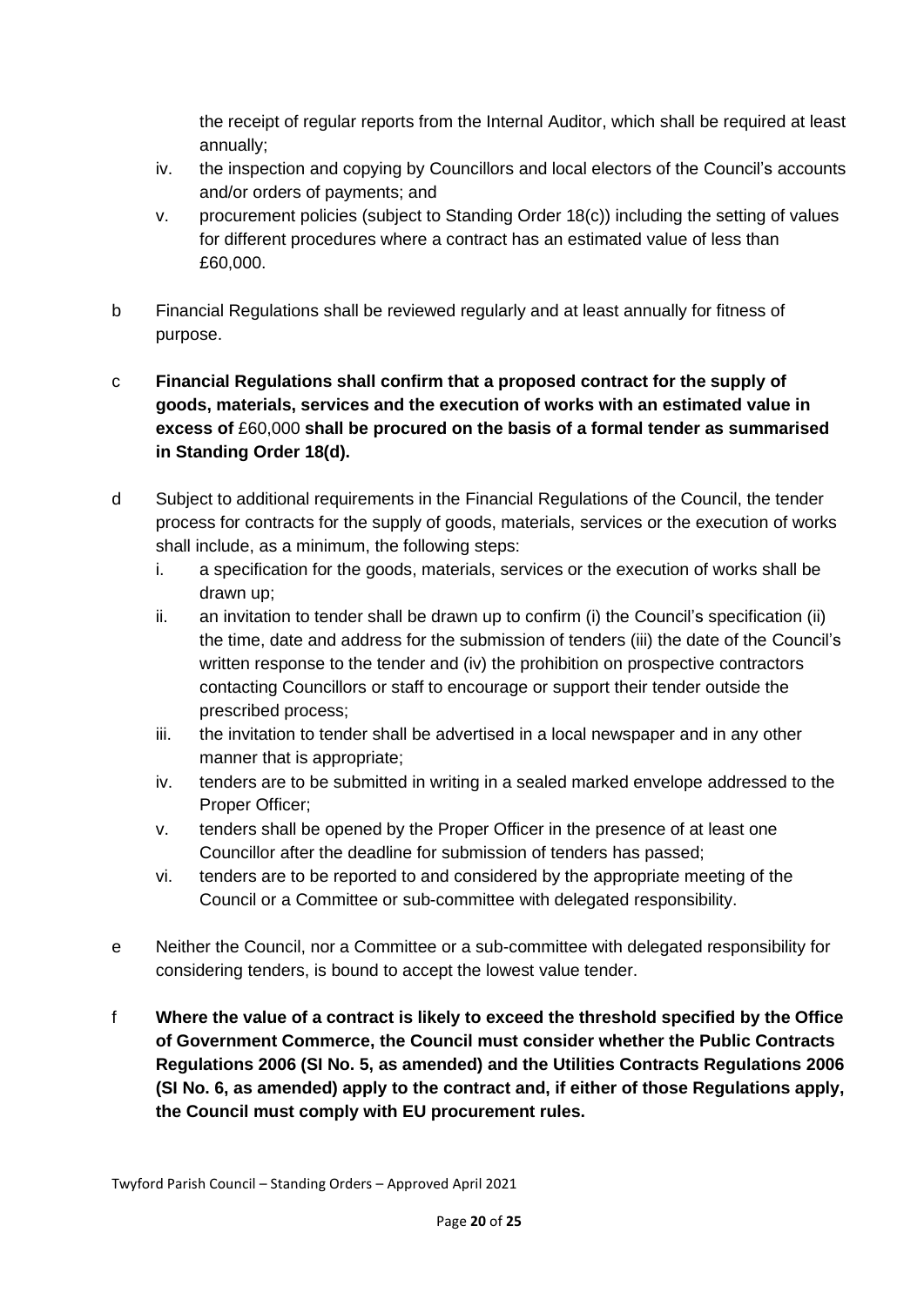# **19. Handling staff matters**

- a A matter personal to a member of staff that is being considered by a meeting of Council is subject to Standing Order 11.
- b Subject to the Council's policy regarding absences from work, the Clerk shall notify the Chair or, if the Chair is not available, the Vice-Chair of absence occasioned by illness or other reason and that person shall report such absence to the Council at its next meeting.
- c The Chair, or in the Chair's absence, the Vice-Chair, shall upon a resolution conduct a review of the performance and annual appraisal of the work of the Clerk (and Responsible Financial Officer). The review and appraisal shall be reported in writing and is subject to approval by resolution by the Council.
- d Subject to the Council's policy regarding the handling of grievance matters, the Clerk (and Responsible Financial Officer) or other employees shall contact the Chair or in the Chair's absence, the Vice-Chair in respect of an informal or formal grievance matter, and this matter shall be reported back and progressed by resolution of the Council.
- e Subject to the Council's policy regarding the handling of grievance matters, if an informal or formal grievance matter raised by the Clerk and Responsible Financial Officer relates to the Chair or Vice-Chair, this shall be communicated to another Councillor, which shall be reported back and progressed by resolution of the Council.
- f Any persons responsible for all or part of the management of staff shall treat the written records of all meetings relating to their performance, capabilities, grievance or disciplinary matters as confidential and secure.
- g The Council shall keep all written records relating to employees secure. All paper records shall be secured and locked and electronic records shall be password protected and encrypted.
- h Only persons with line management responsibilities shall have access to staff records referred to in Standing Orders 19(f) and (g) if so justified.
- i Access and means of access by keys and/or computer passwords to records of employment referred to in Standing Orders 19(f) and (g) above shall be provided only to the Chair.

# **20. Requests for information**

a Requests for information held by the Council shall be handled in accordance with the Council's policy in respect of handling requests under the Freedom of Information Act 2000 and the Data Protection Act 1998.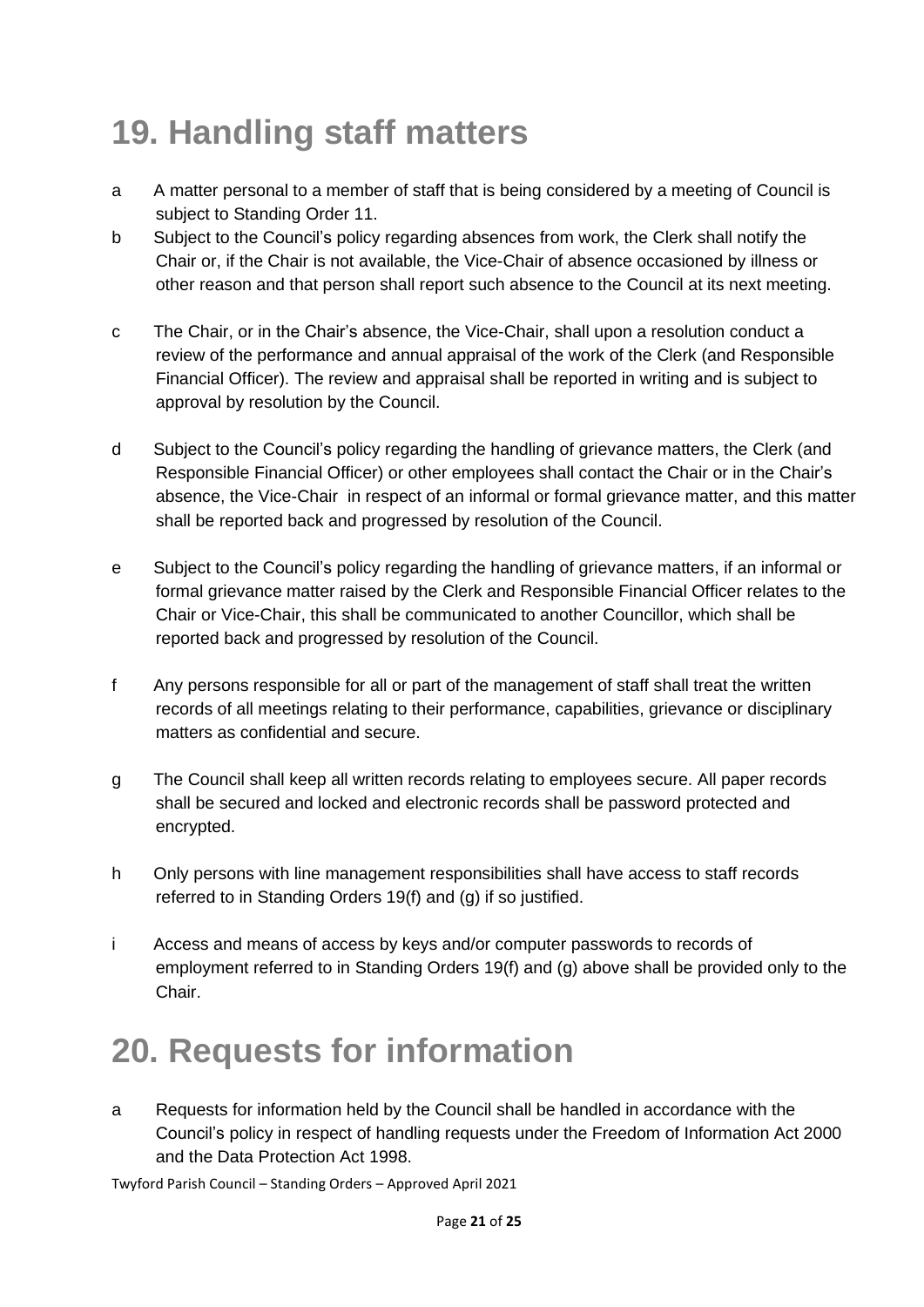b Correspondence from, and notices served by, the Information Commissioner shall be referred by the Proper Officer to the Chair. The Council shall have the power to do anything to facilitate compliance with the Freedom of Information Act 2000.

## **21. Relations with the press/media**

a Requests from the press or other media for an oral or written comment or statement from the Council, its Councillors or staff shall be handled in accordance with the Council's policy in respect of dealing with the press and/or other media.

# **22. Execution and sealing of legal deeds**

*See also Standing Orders 15(b)(xii) and (xvii).*

- a A legal deed shall not be executed on behalf of the Council unless authorised by a resolution.
- **b Subject to Standing Order 22(a), any two Councillors may sign, on behalf of the Council, any deed required by law and the Proper Officer shall witness their signatures.**

#### **23. Communicating with District and County or Unitary councillors**

- a An invitation to attend a meeting of the Full Council shall be sent, together with the agenda, to the ward councillor(s) of the District and County Councils representing the area of the Council.
- b Unless the Council determines otherwise, a copy of each letter sent to the District and County Councils shall be sent to the ward councillor(s) representing the area of the Council.

## **24. Restrictions on Councillor activities**

- a. Unless authorised by a resolution, no Councillor shall:
	- i. inspect any land and/or premises which the Council has a right or duty to inspect; or
	- ii. issue orders, instructions or directions.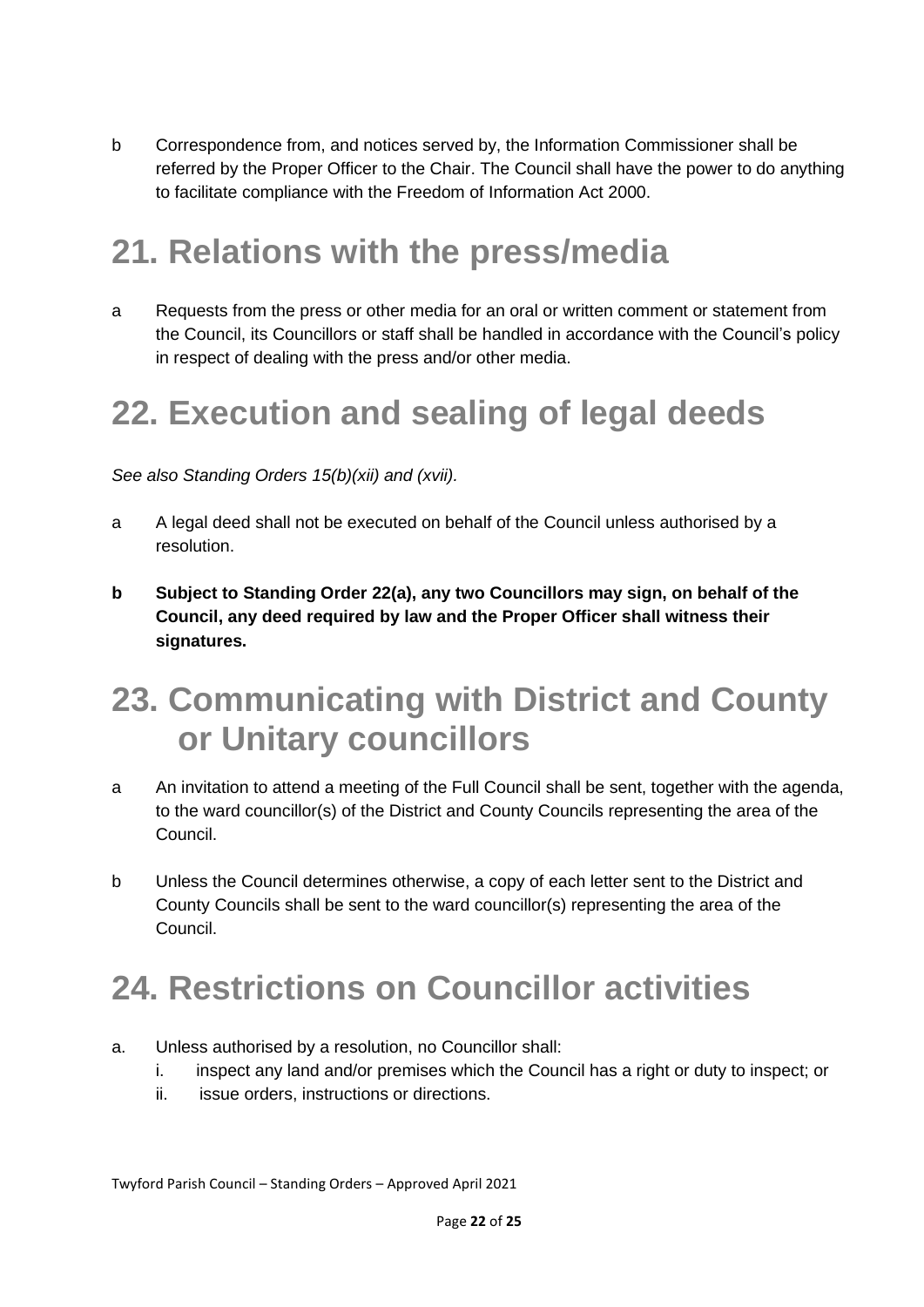# **25. Standing Orders generally**

- a All or part of a Standing Order, except one that incorporates mandatory statutory requirements, may be suspended by resolution in relation to the consideration of an item on the agenda for a meeting.
- b A motion to add to or vary or revoke one or more of the Council's Standing Orders, except one that incorporates mandatory statutory requirements, shall be proposed by a special motion, the written notice by at least 3 Councillors to be given to the Proper Officer in accordance with Standing Order 9.
- c The Proper Officer shall provide a copy of the Council's Standing Orders to a Councillor as soon as possible after the Councillor has delivered their Acceptance of Office form.
- d The decision of the Chair of a meeting as to the application of Standing Orders at the meeting shall be final.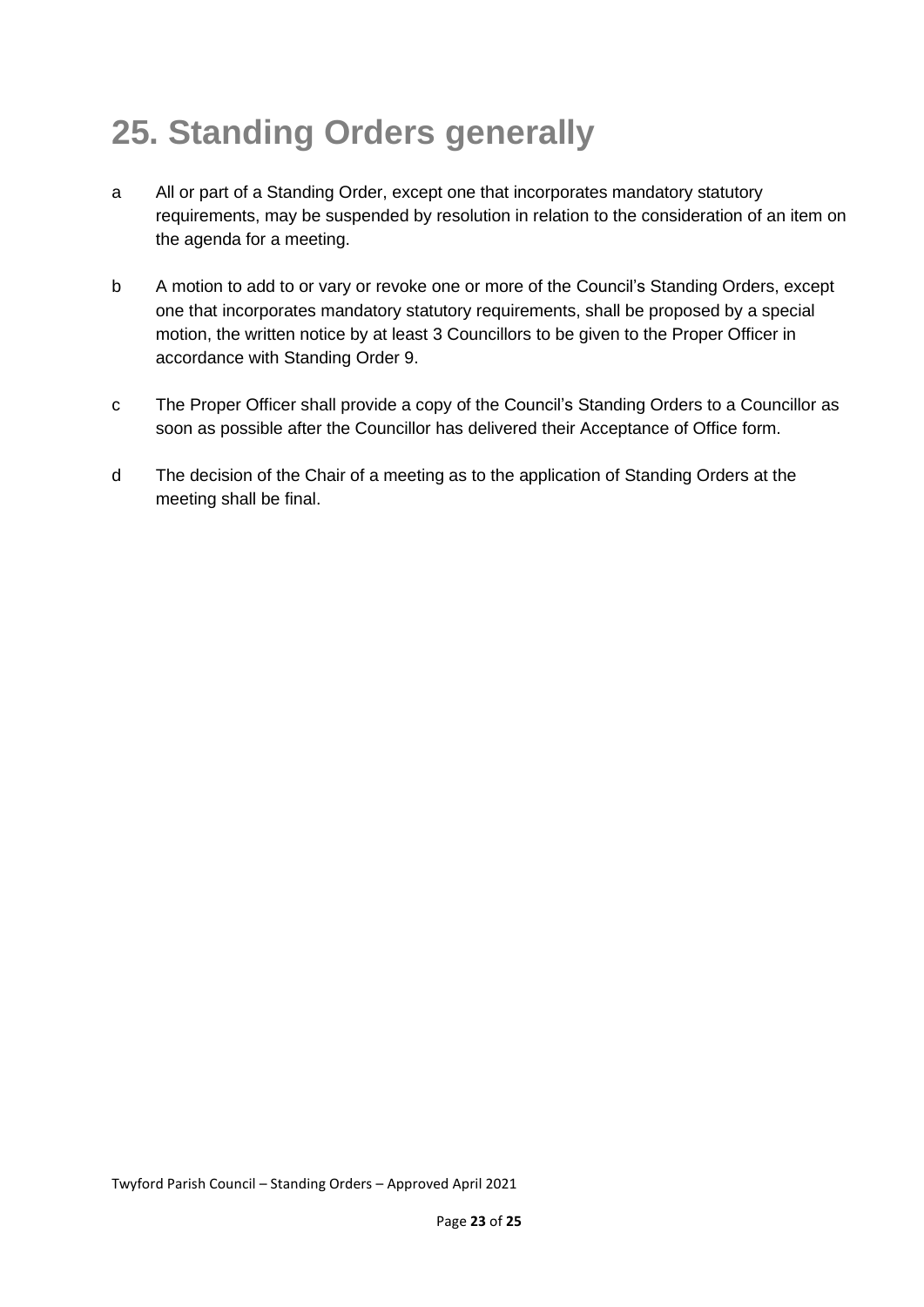#### **Twyford Parish Council**

#### **PROTOCOL FOR REPORTING AT MEETINGS**

#### **[Annex to Standing Order 3(l)]**

#### **1. Introduction**

- 1.1 This Protocol provides guidance to members of the public or press who wish to photograph or record proceedings at any of Twyford Parish Council's public meetings.
- 1.2 The Council supports the principles of openness and transparency in the way it conducts its meetings. Sound recording, photographing, filming, and use of social media at meetings which are held in public is permitted:
- (a) subject to the provisions of this Protocol; and
- (b) provided that the Chair is satisfied that it will not be disruptive or distracting to the good order and conduct of the meeting.
- 1.3 No restrictions will be placed on anyone using social media at a public meeting subject to the limitations regarding photography and audio/visual recording set out in this Protocol.
- 1.4 Meetings which take the form of hearings or which discuss sensitive employment or contractual information may not be suitable for recording due to the nature of some of the evidence given at the meeting. It will be at the Chair's discretion to determine whether the recording of a particular meeting will be permitted.
- 1.5 Failure to follow the provisions within this Protocol may result in the Chair refusing to allow the proceedings to be photographed or recorded.
- 1.6 For the purposes of this Protocol 'recording' includes sound recording, photographing, filming, and use of social media. Social media includes, but is not limited to Twitter, Facebook and blogs.

#### **2. Before the meeting**

- 2.1 Those wishing to record proceedings at a meeting are recommended to contact the Clerk as early as possible before the start of the meeting so that arrangements can be discussed and the agreement of the Chair be sought.
- 2.2 The name, organisation (if applicable) and contact details of the person wishing to record proceedings are required and should be provided before the meeting if possible: